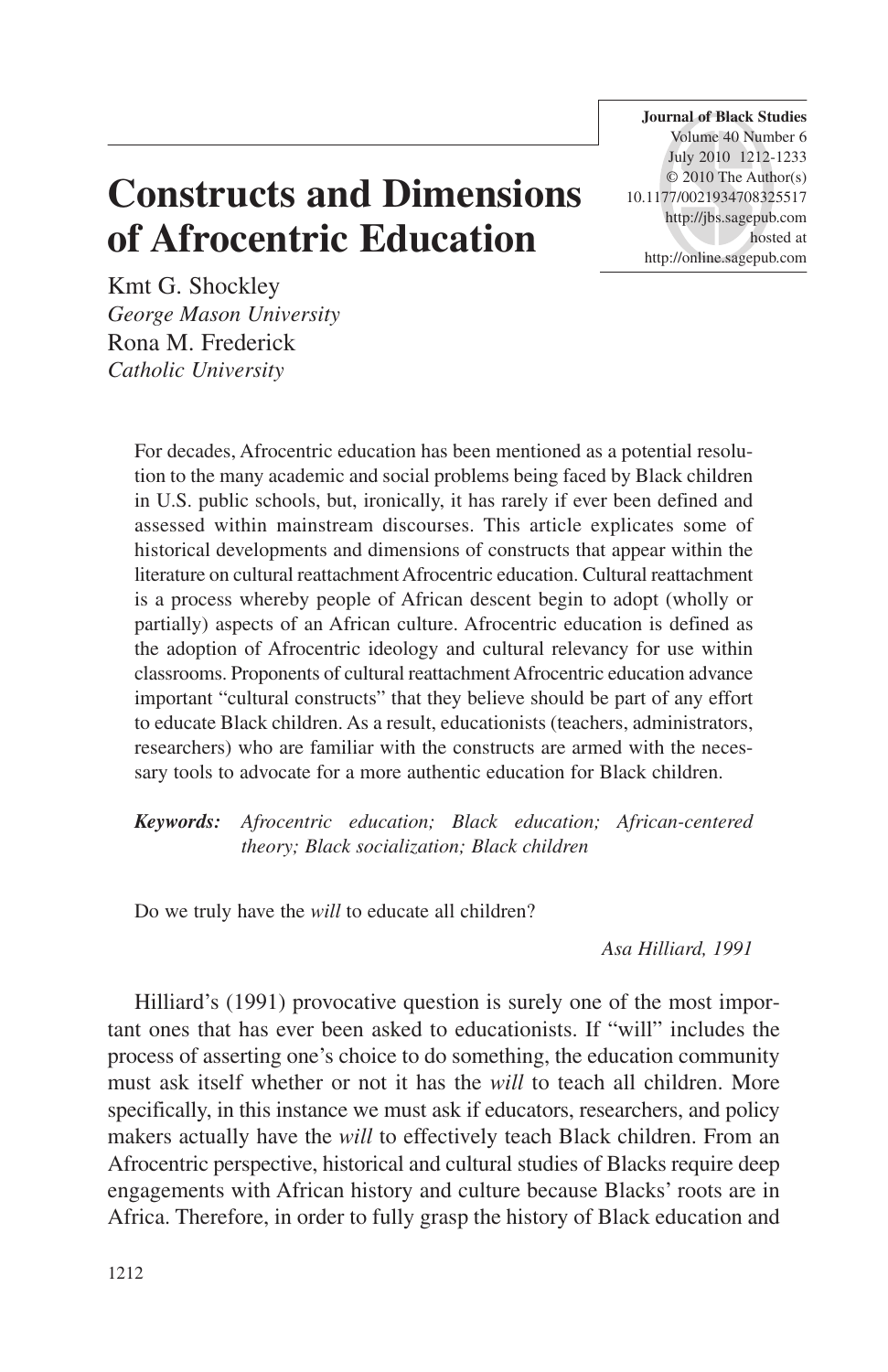anything that is related to Blacks, the African roots must first be understood (Akoto, 1992; Akoto & Akoto, 1999; Asante, 1990; Hilliard, 1997; Shujaa, 1994). Directly after the periods of American chattel slavery and educational segregation, there was an inadequate review of the impact of such events onto Blacks as human beings. No major investigations of Black children's learning styles were conducted. Instead, after educational segregation Blacks were (and in many ways still are) expected to perform in school as if understanding who they are as cultural beings is a moot point (Anwisye, 2006; Hale-Benson, 1982; Hilliard, 1997). A result of such negligence is that Black children continue to suffer in U.S. public schools.

If we have the will to educate all children, we must ask ourselves why virtually no major investigations of how enslavement, segregation, rampant discrimination, and hate crimes against Blacks may have affected Black children and their learning. This very serious oversight has surely resulted in the proliferation of some of the demeaning theories about Black learners that have been developed ("Elementary DNA," 2007; Reed, 1969; W. Shockley, 1971). But more insidiously, those educationists who have spent much time studying what methods might be best suited for Black children have been marginalized and in most cases silenced. Afrocentric educationists attempt to offer methods, ideas, and concepts that are best suitable for reaching children of African descent.

Previous works have elucidated the literature and definitions of Afrocentric education (see K. Shockley, 2007). In this article the dimensions of Afrocentric education are presented, as we educe some of the central claims and offerings of various Afrocentric educationists by producing a theoretical exploration of how Afrocentric theories shape Afrocentric research and practice in schools. Furthermore, in this article Afrocentric ideas and theories are explicated and illuminated to demonstrate how such offerings are translated into the creation of an education that is Afrocentric.

We begin by laying a backdrop for the importance of Afrocentric education. This is followed by an exploration of the literature highlighting seven fundamental constructs of Afrocentric education. The constructs are as follows: *identity*—the importance of identifying the Black child as an African; *pan-Africanism*—the idea that all Black people in the world are Africans; *African culture*—the long-standing tradition of Blacks using African culture to sustain themselves and bring order to their lives and communities; *African values adoption and transmission*—inclusion of an African ethos into educational process for Black children; *Black nationalism*—the idea that Blacks, regardless of their specific location, constitute a "nation"; *community control* with *institution building*—the ability to make important decisions about the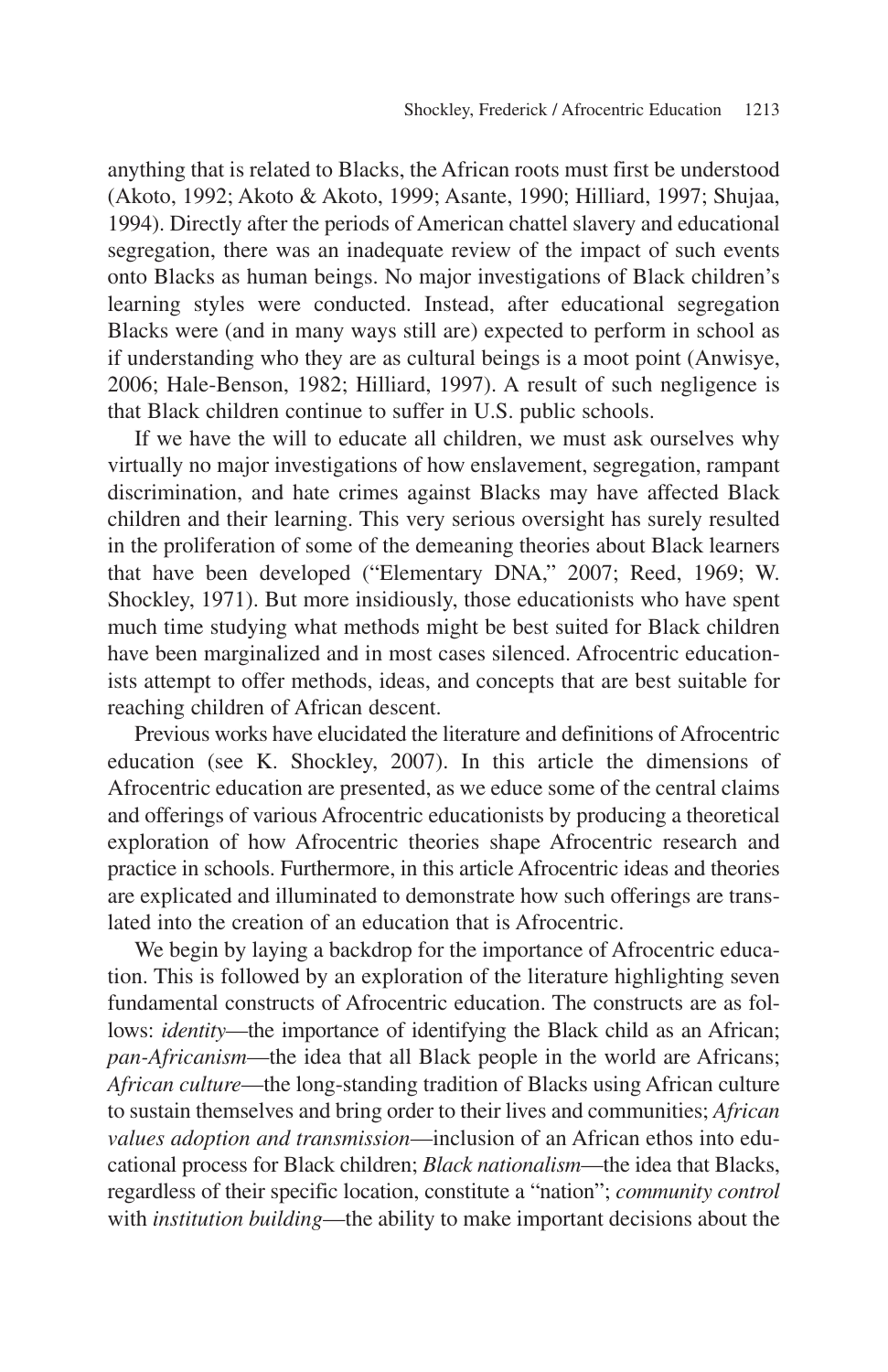institutions that exist in one's community; and *education as opposed to schooling*—education is the process of imparting on children all things they need to provide leadership within their communities and within their nation, while schooling is a training process.

First, we discuss the rationale for identifying the seven constructs. Next, we provide a brief description of each construct. This is followed by implications for policy and practice.

#### **Background**

The inability of the American educational system to properly address the cultural and educational needs of its constituency is one of the most perplexing problems in U.S. society today. Groups such as first-language Spanish speakers, Appalachians, and Asians continue their quests to make education in the United States relevant and meaningful for all children (Ali & McWhirter, 2006; Contreras & Valverde, 1994; S. Lee, 1996; Orfield & Eaton, 1997). Although the concerns of all groups are equally important, it is a consistent fact that as a composite group Black children in U.S. schools are experiencing extreme difficulties (National Center for Education Statistics, 2004). In fact, Black children in the United States have experienced major difficulties since being allowed to be educated in the United States (J. Anderson, 1988).

Although many innovative programs and projects have been put into place to help Black children, such innovations have fallen short of affording an educational experience that empowers members of the Black community to "control the psychic and physical spaces that [Blacks] call their own" (Akoto, 1992, p. 3). Many scholars have pointed out that Blacks are miseducated because they are not the chief producers or manufacturers of any of the major goods they need for their own survival (Akoto, 1992; Akoto & Akoto, 1999; C. Anderson, 2001; Kunjufu, 2002; Wilson, 1993). That is, Blacks are miseducated because they have not been taught how to produce, own, and control the resources within their own communities.

Before chattel slavery, Black (African) adults did not have problems educating Black children because they educated the children in those communities with respect to the cultural ethos from whence they came (Akoto & Akoto, 1999; Fu-Kiau, 1988; Umeh, 1997). Now, postslavery, the education community in the United States appears befuddled about what to do regarding the inability to effectively educate Black children and prepare them to have a sense of agency over their own lives and communities. Ladson-Billings (2000) reports that "African American students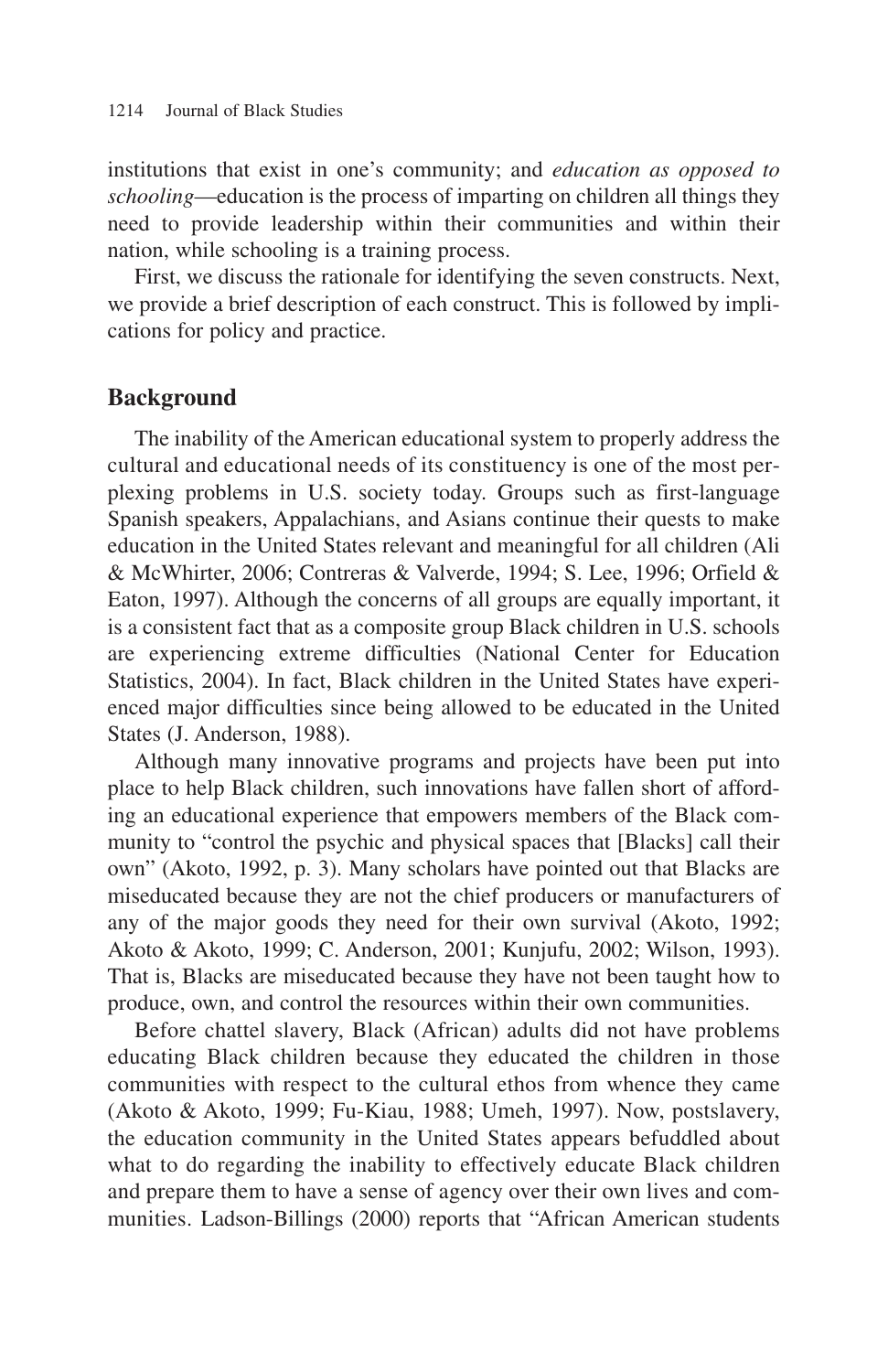are suffering in our schools at an alarming rate. They continue to experience high drop-out, suspension, and expulsion rates" (p. 212). Prior to Ladson-Billings, Lomotey (1992) reported that "the academic achievement of a large number of Black children across the country—as measured by standardized achievement tests, suspension rates, special education placement rates, and dropout rates—has deteriorated considerably over the last twenty years" (p. 455). One useful yet contentious solution to the problems Black children are facing has been to do as the Africans did before chattel slavery, namely, to educate Black children with respect to the African cultural ethos from whence they came. The name for that type of education is Afrocentric (aka African centered, Africentric) education, an approach to educating Black children that requires educators to ideologically "center" themselves on the cultural past, present, and future of African people.

One of the reasons that Afrocentric education is contentious is because it singles out and focuses attention on Black children. Some nonspecialists believe it "disunites America" and presents pseudo-history to students (Schlesinger, 1992, p. 80). Others claim that Afrocentrism is an excuse to teach myths as facts (Lefkowitz, 1997, p. 10), still others have said that Afrocentric ideas engender a false consciousness in Blacks as proponents of it irresponsibly create "mythical pasts and imagined homes" for Blacks (Howe, 1998, p. 28), while others purport Afrocentric ideas as being overly simplistic and an attempt to "romanticize African history" (Appiah, 1993, p. 10).

Notwithstanding, the concept of African agency remains critically important for Black children. In the context of Afrocentric literature, a "sense of agency" is understood as a people's ability, empowerment, and entitlement to control and mandate the arenas of life around them (Akoto, 1992; Asante, 1988). Afrocentric education is an attempt to provide a sense of agency, empowerment, and entitlement to the Black community in order to positively change the sociomaterial circumstances therein. Afrocentric education research provides continuous understandings of old and new methods that are being used to change the abhorrent realities being faced by Black children and communities (e.g., from disproportionate imprisonment rates to alarming homicide rates). Based on our read of the literature, Afrocentric education researchers focus on the aforementioned major "constructs" that create the substance of what these researchers have discovered as imperative for Black children and communities.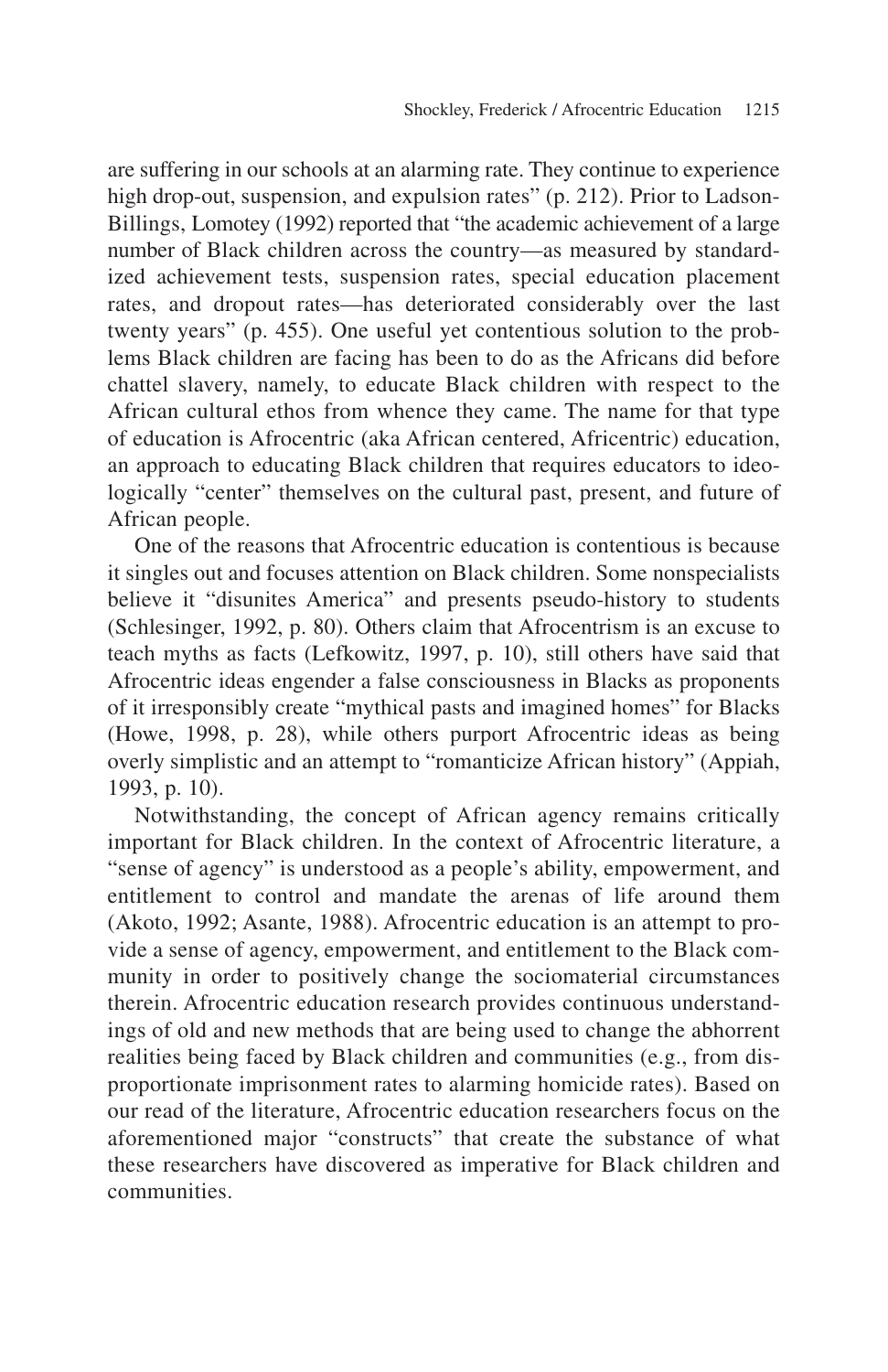#### **Problem Exploration: Defining Afrocentric Education**

Asante (1990) has coined "Africalogy" as the Afrocentric study of people of African descent. He explains that the "mere study of phenomena of Africa is not Africalogy but some other intellectual enterprise" (p. 14). Therefore, the most important element of Africalogical research is that it is "Afrocentric." Afrocentricity (aka African centeredness) literally means "placing African ideals at the center of any analysis that involves African culture and behavior" (Asante, 1998, p. 2). In other words, Africalogical researchers are able to view phenomena with crucial reference to African history, traditions, and culture—which informs analyses and interpretations of events and data. Furthermore, African centeredness is an approach to data that requires those who take it on to have an acute understanding of the history and culture of people of African descent (in Africa and abroad) and to see people of African descent as fully capable human agents who are able to "control the psychic and physical spaces around them" (Akoto, 1992, p. 3). Clearly, there are varying degrees to which those concerned about children of African descent around the globe (hereafter referred to as Black children) possess the aforementioned requirements; however, many who have researched and written with regard to the education of Black children have done so with great consideration for the elements that constitute Africalogy. Although their writings focus on a great many topics, their main arguments are often upheld by ostensible understandings—this review unearths those main arguments and labels them "constructs." Thus, this article provides a useful framework that gives "teeth" to this literature on Black children by creating a dimensions typology of the major constructs that have been defined and assessed by scholars who are concerned about creating an African education for Black children.

## **Understanding and Defining Afrocentric Educational Constructs**

For the purposes of this work, that which is Afrocentric includes the works of scholars who advance one or more of the seven constructs as a way to advocate for Blacks to culturally reattach themselves to their African cultural heritage. Social activist Marcus Garvey and renowned anthropologist Cheikh Anta Diop (1955/1974) were pioneers in the movement toward building an understanding of the direct and seamless relationship between people of African descent and the classical African civilization of Ta Meri (ancient Egypt/Nubia during the time it was ruled by Blacks). Diop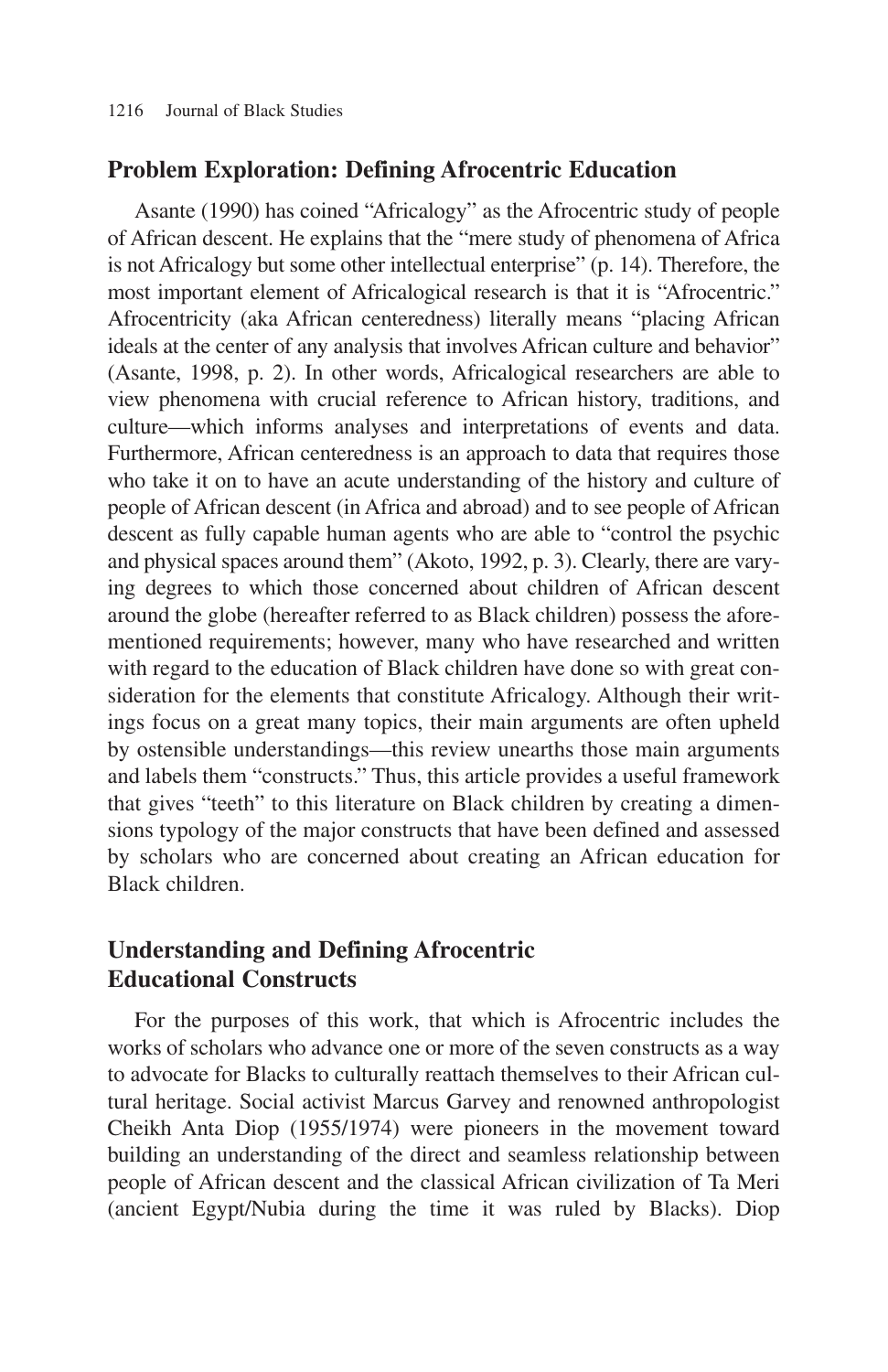(1955/1974, 1987, 1991) set the stage for what would become a full-fledged movement toward establishing the cultural unity of Africa (i.e., the striking sameness from one ethnic group to another on the African continent) and the anteriority of African academics, philosophy, and spirituality.

Other scholars and activists such as the former president of Senegal Leopold Senghor wished to assert that Africans (in Senegal) had African characteristics, values, and aesthetics that were distinctly different from their European conquerors. Molefi Kete Asante (1980) produced the first substantive account of "Afrocentricity" in his seminal book *Afrocentricity*. Kwame Nkrumah used the term *Afrocentric* during the 1960s. Asante (2003) is recognized as the major proponent of Afrocentricity—the notion of it being a Black self-respecting approach to data and human phenomena that is "distinct from a Eurocentric ideology, that allows African agency, that is, a sense of self actualizing based upon the best interests of African people" (prologue). In addition, scholars such as Dove (1998) and Welsh-Asante (1990) advanced Afrocentricity as a necessary innovative approach to understanding data and phenomena that relate to people of African descent. A number of other scholars, such as the renowned historian John Henrick Clarke (1991a, 1991b), advanced the term *African centered* to describe an approach to data and human phenomena that builds on Diop's work and adds to it the crucial need for Blacks to nation build.

Educational psychologist and historian Asa Hilliard (1991, 1997, 2003) and the founders of Nationhouse Africentric School Kwame and Akua Akoto (Akoto, 1992; Akoto & Akoto, 1999) have advanced the Africancentered movement and made the concepts developed by anthropologists, historians, and activists applicable within the field of education. In their later works, Hilliard and Akoto call for an "African education" (foregoing "centered") for Black children, which they deem is possible through a process of Sankofa, which literally means that people of African descent should mentally and/or physically "return to the source" and retrieve their African culture; hence, they call for a "re-Africanized" education for children of African descent. In order for Black children to receive an African education, adults who teach Black children must "Africanize" themselves by becoming familiar with the culture, values, folkways, and mores of African groups through processes such as deep study, travel, and initiation.

In what follows, we explore the seven constructs, paying close attention to the dimensions. We begin by explaining our method.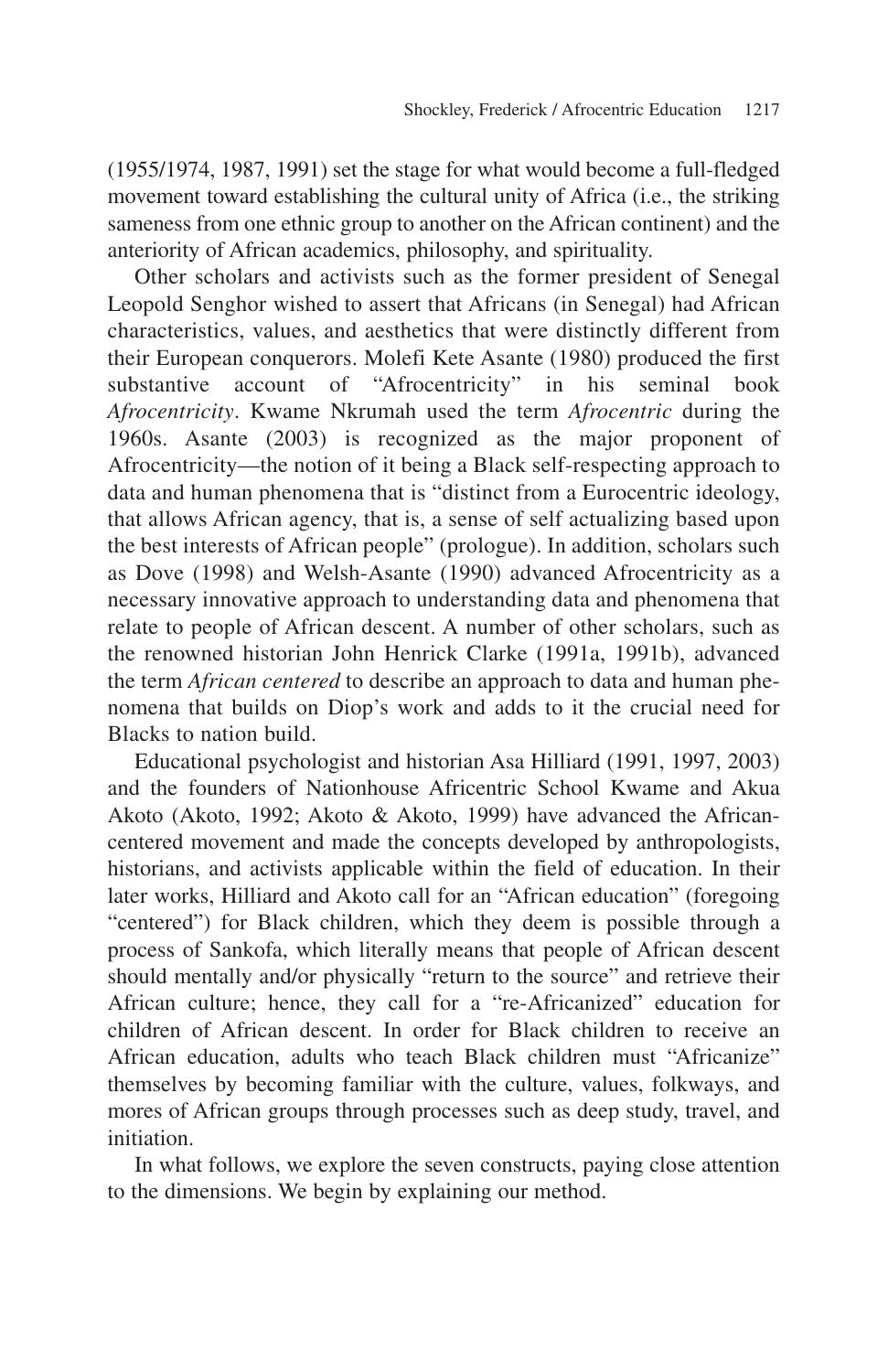## **Method**

In an attempt to gather literature, we adhered to the traditions set forth by Afrocentric educationists, which require "community involvement," even in the creation of definitions such as what should be defined as "cultural reattachment." We sought the advice of community icons such as Kwame and Akua Akoto, Asa Hilliard, Kofi Lomotey, and Marimba Ani (1994) all of whom are self-labeled "re-Africanization" (i.e., cultural reattachment) experts. A list of references was provided by Lomotey to begin a search for articles on Afrocentric education. Hilliard's (1997) book also provides a somewhat comprehensive list of Afrocentric educationists. We attended conferences such as the annual Council of Independent Black Institutions conference, the annual National Alliance of Black School Educators conference, and the Association for the Study of Classical African Civilization conference in order to understand how reattachment is viewed by various African-centered communities.

We searched the ERIC database using the keywords *Afrocentric education*, *Africentric education*, *African centered education*, *nation building*, *cultural reattachment*, and *re-Africanization*. We also searched the Internet and digital dissertations to find sources on Afrocentric education. After compiling the articles, we read and reread them, trying to figure out if there were major differences and/or similarities among authors. To check our perceptions, we reread the articles and found some very helpful books (e.g., Hilliard, 1997; Shujaa, 1994) and began sorting the major concepts in the literature. After finding the imperative constructs in the literature, we were interested in knowing what the range of thought was within the literature. Afrocentric education research literature generally concentrates on what happens in classrooms (Murrell, 2002; Shujaa, 1994). In reference to this article's major arguments, articles, books, and reports that did not focus on the inclusion of one of the seven constructs and the notion of "cultural reattachment" were omitted. In relation to Afrocentric argumentation, the articles, books, and reports that adhered to the definition of cultural reattachment Afrocentric education and focused on one of the seven constructs were included in this review.

In what follows, we delineate the seven constructs. In some cases, constructs are combined because they are closely related. For example, identity and pan-Africanism are talked about simultaneously. Threaded throughout is the dimension of African reattachment that permeates each of the constructs. Cultural reattachment can be thought about as a process that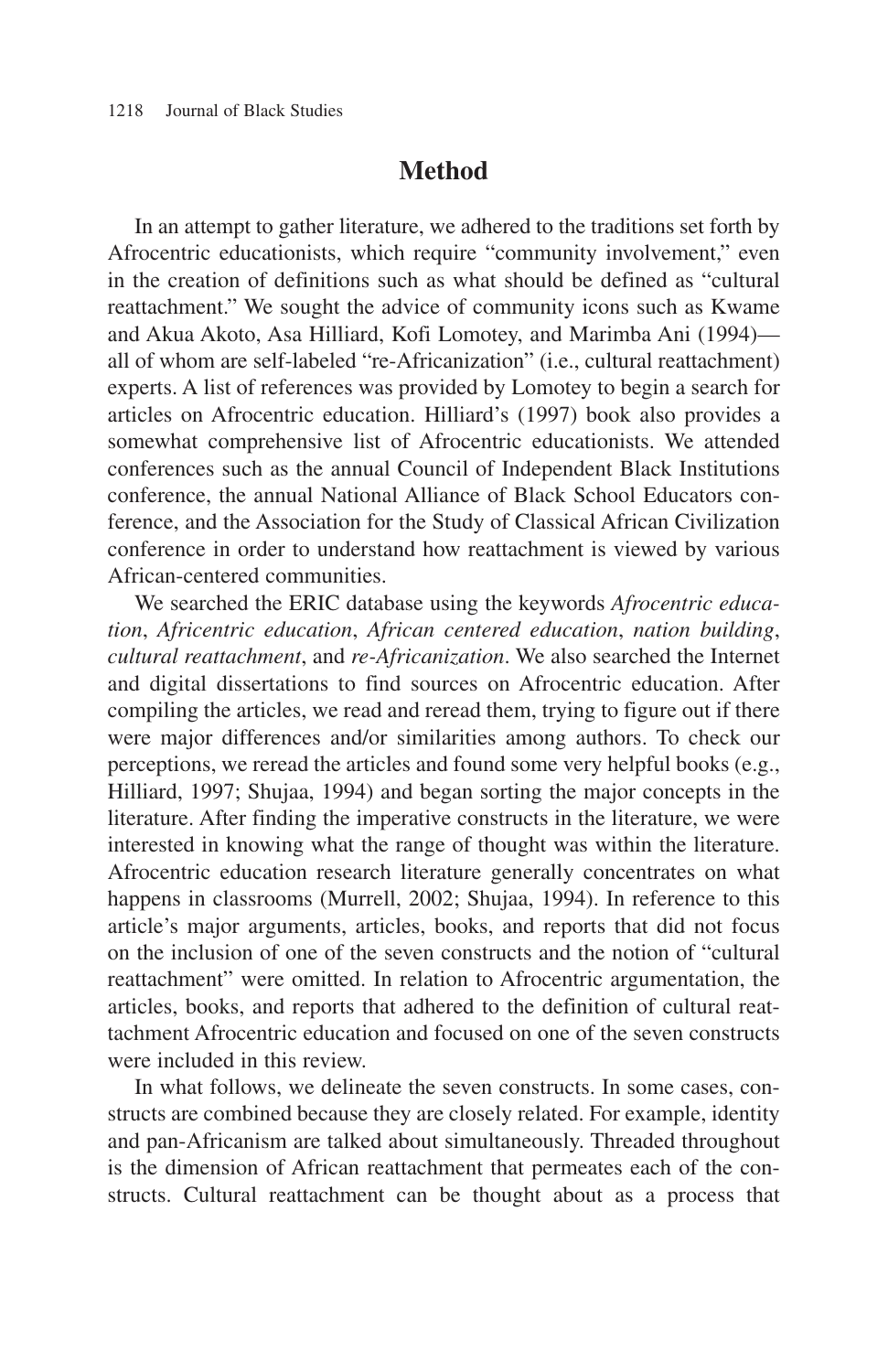includes Blacks becoming (re)familiarized with specific African cultural beliefs and practices for the purpose of readopting those beliefs and practices into their lives. We found cultural reattachment to be at the foundation of Afrocentric education.

#### **Identity and Pan-Africanism**

W. E. B. Du Bois (1909) prophetically claimed that the problem of the 20th century would be the color line. The color line remains a major problem at the beginning of the 21st century, but in many ways the color line problem has brought on a new and distinct problem for Blacks. On the part of Blacks, one conditioned response to racial hatred has been to deny the locus of their identity, which is Africa (Akbar, 1984, 1992; Nobles, 1986). Scholars such as Wilson (1993) have demonstrated the unfortunate impacts of the countless negative propaganda that is directed toward Africa.

The unwarranted negative propaganda that has been directed toward Africa has created disdain toward that continent coming from all groups (Asante, 1988; Rodney, 1972), but what is most problematic is the disdain that Africans (in the Diaspora and on the continent) themselves have developed toward the continent because of the negative propaganda. The most unfortunate aspect of the negative propaganda has been that people of African descent have exacerbated their own culture and identity losses by refusing to meaningfully connect with the continent from whence they came (Akoto & Akoto, 2007). In refusing to connect with the continent from an Afrocentric standpoint, people of African descent inadvertently forfeit the most richly textured aspects of who they are as people. Asante (1998) argues,

The psychology of the African without Afrocentricity has become a matter of concern. Instead of looking out from one's own center, the non-Afrocentric person operates in a manner that is negatively predictable. The person's images, symbols, lifestyles, and manners are contradictory and thereby destructive to personal and collective growth and development. (p. 1)

Over the years many scholars of African descent have attempted to highlight facts over misleading propaganda about Africa in order to promote an understanding that being African is not an aberration but is neither negative nor positive—like being Asian, European, or of mixed heritage is neither negative or positive. Unfortunately, over the years many well-respected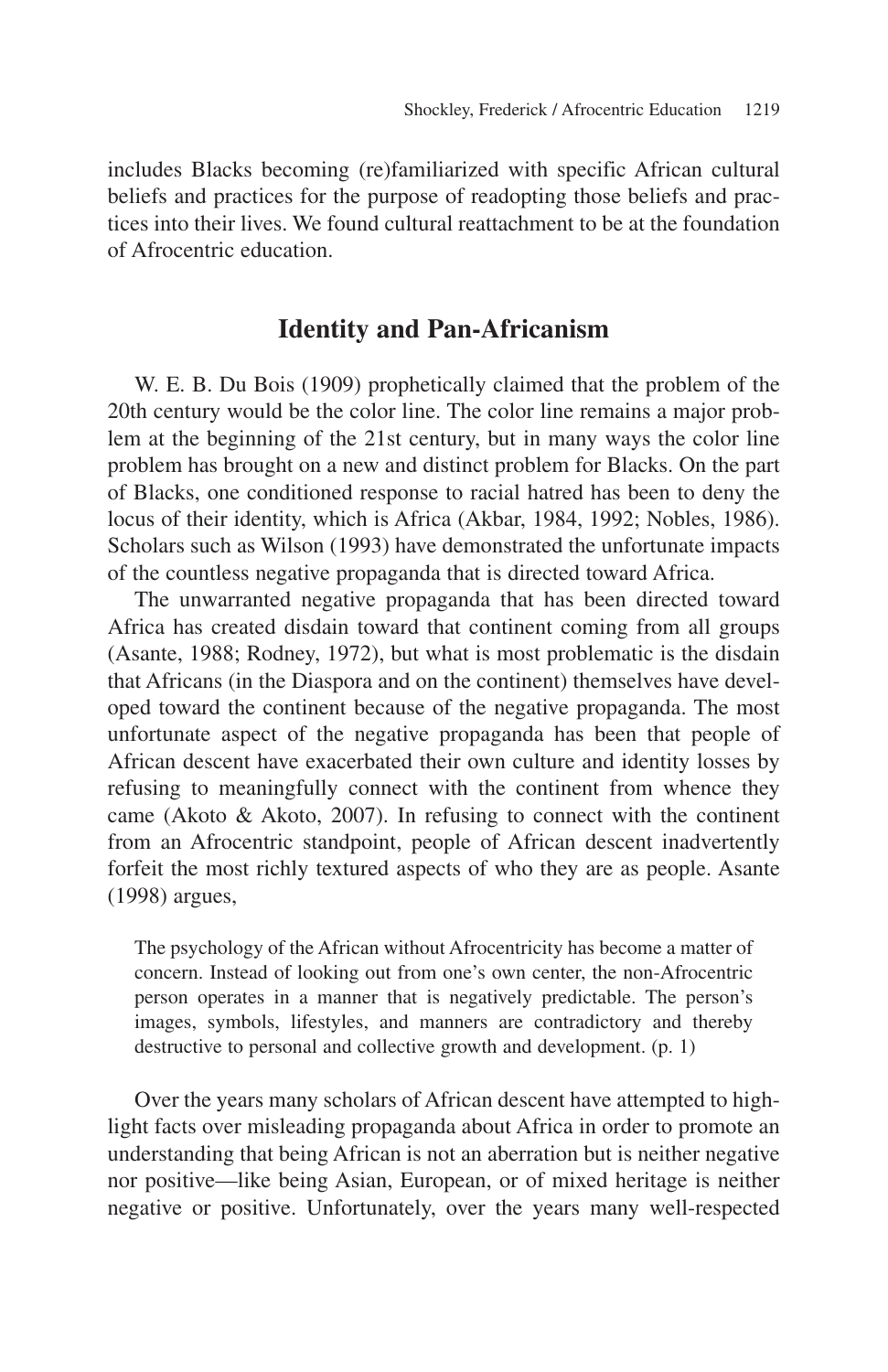academics have made unfounded extraordinarily negative claims about Africans that have made African people wish to deny the origins of their identity. For example, the famous philosopher and literarian David Hume (1753/2002) writes that Blacks have never had any "ingenious manufacturers amongst them, no arts, [and] no sciences" (footnote). Although the historical record proves otherwise about Africa's contributions to arts and sciences, mainstream academics consider Hume to be one of the greatest philosophical minds in history. Furthermore, Georges Curvier (1935), the founder of paleontology, botany, and comparative anatomy, followed Hume in his *Animal Kingdom* when he stated that "the African manifestly approaches the monkey tribe. The hordes of which this variety is composed have always remained in a state of complete barbarism" (p. 12). Curvier was by no means an inconsequential figure in history. Finally, the intellectual contemporary of Hume and Curvier is the famous psychologist Lewis Terman, who was one of the creators of intelligence tests such as the Stanford-9. Terman (1916) continued the debasement by asserting that

the fact that one meets [feebleminded individuals] with such frequency among Indians, Mexicans, and negroes suggests quite forcibly that the whole question of racial differences in mental traits will have to be taken up anew and by experimental methods. Children of this group should be segregated in special classes and be given instruction which is concrete and practical. (p. 48)

Many people of African descent have responded to those negative diatribes by attempting to back away from being who they are culturally (Akbar, 1984, 1992; Wilson, 1993). This crisis began for Africans (Americans) as soon as the first ship left the African shore. That is, the Black identity crisis has its roots in the chattel slavery experience in America, and, as Lomotey (1978) has explained, in American public schools "information about African people is usually left out of textbooks, and when it is included, it usually starts discussing slavery, and leaves out any information that can help Black children gain a sense of responsibility and respect for self" (p. 25). Furthermore, Murrell (2002) points out that programs that are geared toward diversity and multiculturalism have eclipsed the critical identity work that Black children and communities so desperately need. Murrell states, "Knowing about diverse people and experiences should not supersede a child's own understanding of self and culture when they are learning to read the world" (p. xxi). Added together, the impact of negative propaganda (e.g., Hume and Terman), plus the inadequate information received by people of African descent (e.g., as explained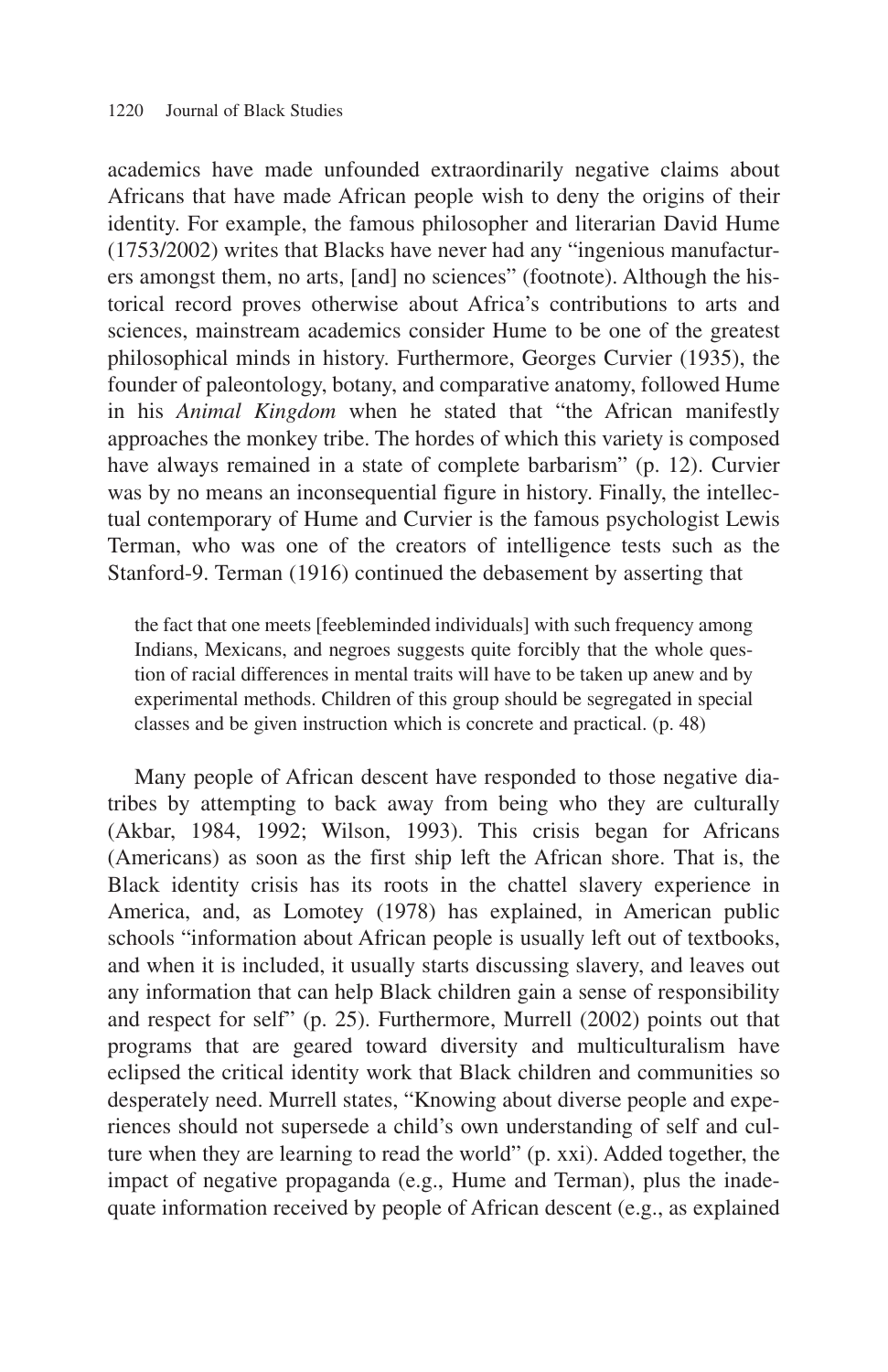by Lomotey and Murrell), create a "perfect storm" for miseducation and confusion on issues related to Black identity.

Afrocentric educationists attempt to quell this storm by emphasizing the cultural components of African identity and culture. Afrocentric educationists emphasize culture because the substance of it constitutes precisely what is left out of textbooks. Afrocentric educationists present useful information to Black students and communities and make Africans the subject of their own cultural and historical story. One of the most notable contributions to this process of reeducation and cultural reacquisition came from anthropologist Diop. In the midst of an onslaught of negative ideas flourishing about people of African descent, Diop developed an anthropological and scientific-based mechanism for determining the origins of the cultural identity of people African descent. Simultaneously, he developed anthropological and scientific evidence that refuted racist and hegemonic claims of European superiority and African inferiority. Diop developed a "melanin test" that was able to determine that the world's first high-level civilization was developed by African people. Furthermore, Diop also proved that the continent of Africa was "culturally united," in the sense that the various culturospiritual groups across the continent are more cosmologically, epistemologically, and ontologically alike than they are different. His work forever debunked the image of an animal-like, disorganized, culture-less people. Instead, Diop developed a virtually uncontested and uncontestable, radically different notion than those of Hume and Terman; that is, he developed the notion that Blacks were Africans, no matter where they happened to be on the planet, and that Africans themselves were the patriarchs and matriarchs or humankind. Later, author and professor George G. M. James (1976) advanced Diop's and Woodson's work by establishing that many of what were commonly believed to be European inventions had been stolen and were instead African inventions. Although James's research created a firestorm, his findings have yet to be proven fallible.

Afrocentric educationists followed Woodson, Diop, and James's lead to create an education for Black children where the focus could be on loving oneself and practicing one's own culture, focusing on oneself as the subject of history instead of the object of someone else's stories, accepting the anteriority of the early African civilizations, and attempting to construct a unified, pan-Africanist reality for people of African descent. Although Woodson, Diop, and James were not the only visionaries who sought to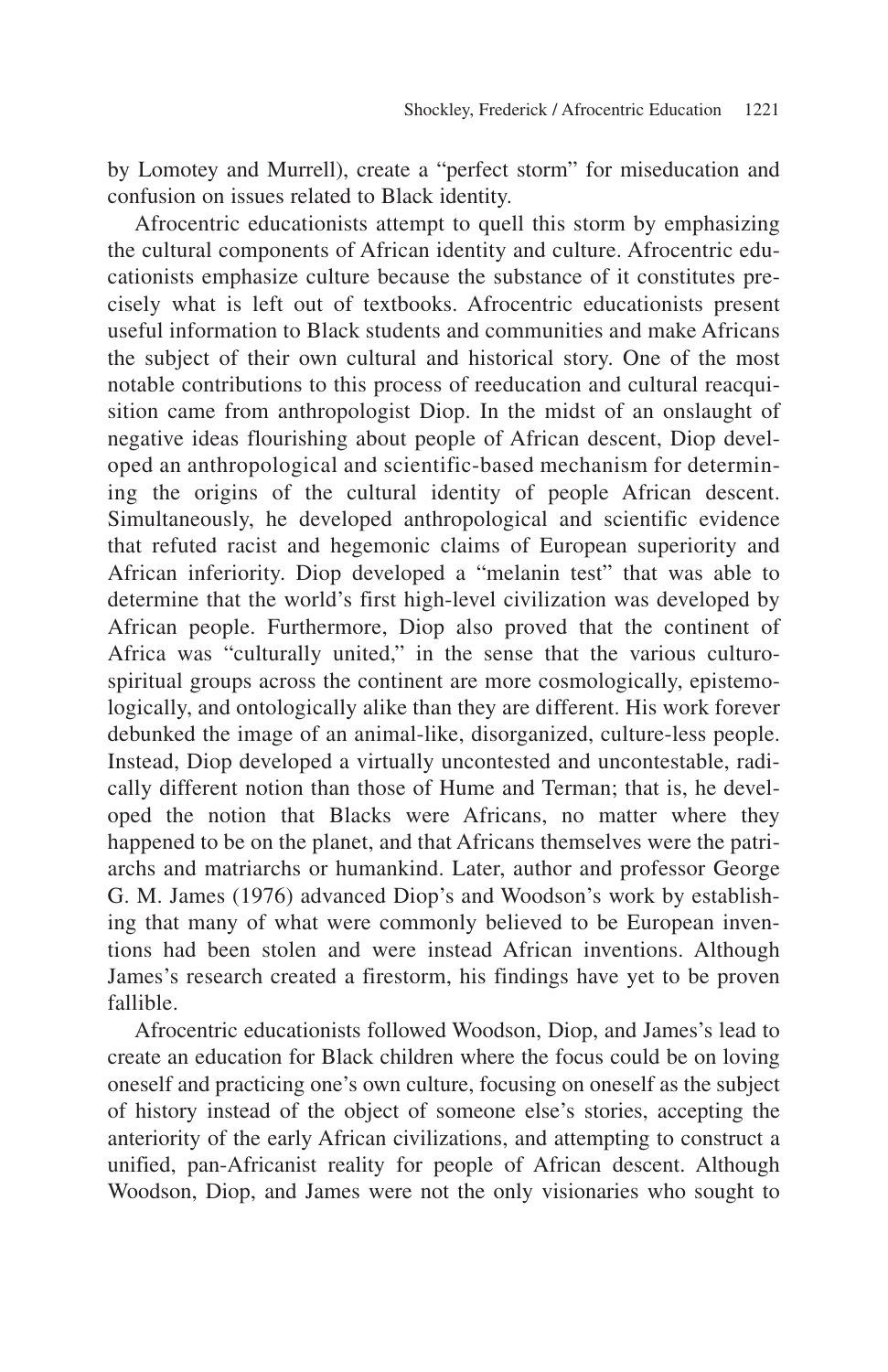rehumanize people of African descent by emphasizing their African identity (i.e., there were other leaders such as Garvey who did the same), their influences have made a major impact in the field of education. Their influences have led the way toward the acceptance of Africa as the true source and origin of "Black" people, and this acceptance has encouraged Afrocentric educationists to consider cultural re-Africanization.

#### **African Culture and Values**

Afrocentric educationists stress appropriate cultural practice as the most important element for empowering and transforming Black communities. Within African culture are the values that Afrocentric educators believe are desperately necessary to bring about the necessary changes related to Black education. African cultural practice is understood as the answer to the plethora of challenges faced by Black children in education. The belief is that the current Eurocentric cultural order is debilitating and stifling of the growth, development, and life chances of Black children (Irvine, 1999). Therefore, Afrocentric educators call for Sankofa, which literally means to return and retrieve that which Africans lost during the periods of destruction. Karenga (1966) described culture as the way people define, create, celebrate, sustain, and develop themselves. Traditionally, the ancestors of people of African descent have used various cultural practices and beliefs as guides to define, create, celebrate, sustain, and develop themselves. Afrocentric educationists purport that this long-standing tradition of using African culture in such ways is threatened because Blacks are unaware of African cultures. According to Asante (1988), Blacks not knowing about cultures that have bought them thus far causes "their images, symbols, lifestyles, and manners [to be] contradictory and thereby destructive to personal and collective growth and development" (p. 1). According to Asante, such ignorance leads to self-annihilation. Furthermore, C. D. Lee's (1992) study of Afrocentric schools indicated that when African and African American cultures are used as a means for educating Black children, they flourish.

Hales (1997) found that "African American children need to be part of an educational system that recognizes their abilities and culture, and draws upon these strengths and incorporates them into the [teaching and] learning process" (p. 4). Black educationists believe that knowledge of African cultures is important because without such knowledge Black children take part in an alien and alienating process of schooling (Anwisye, 2006; Hale-Benson, 1982; Lomotey, 1978; Ridley, 1971; Shujaa, 1993). Afrocentric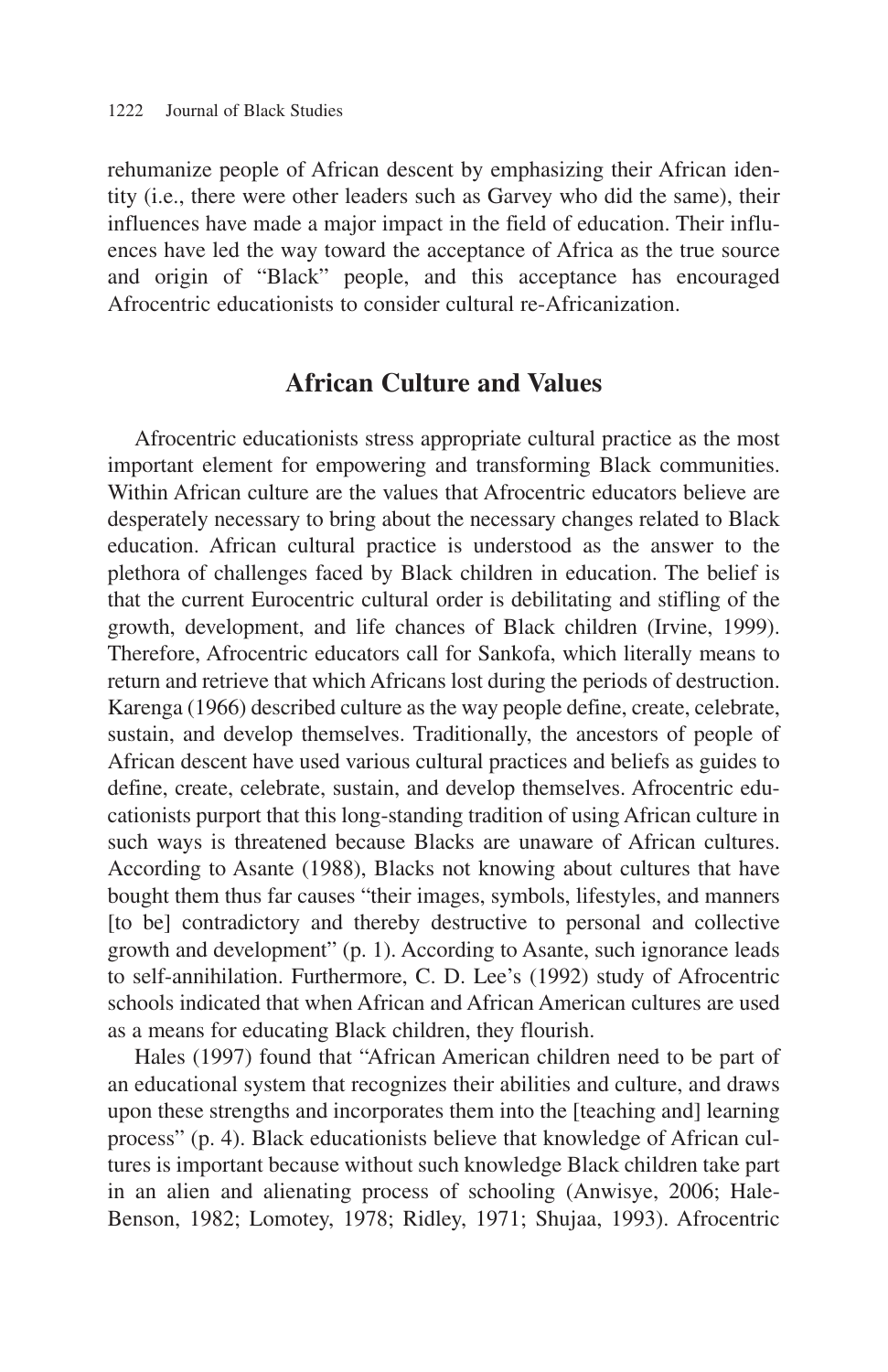educationists advance definitions of culture that concretely tie people of African descent to unknown tribal designations on the continent of Africa.

Afrocentric educators believe that the dominant culture is Eurocentric, meaning that they believe it is centered on the needs and interests of people of European descent. Although Afrocentric educators recognize that the dominant culture exists, they do not hold the belief that the dominant culture is usable to all groups of people in the same ways that it is usable to people of European descent. Using the Afrocentric lens, no culture should be deemed as a subculture because the "sub" categorization is a matter of where one "stands" (Asante, 1988) in relation to the culture itself. Afrocentrics believe that the "European worldview" tends to mistakenly see things that are specific as being universal. That is, Eurocentrism has led many people of European descent to tend to believe that things that come from their own cultural paradigm are also applicable to the paradigm of others.

An important tool that Afrocentric educationists use to develop Black children through culture is incorporating African languages into the educational experiences of young people. Afrocentric schools have incorporated the use of kiswahili phrases such as "habari gani!" which means "what good news do you have?" Afrocentric schools such as Nation House in Washington, D.C., use aspects of specific African cultural groups to inform school practice. Nation House uses Akan to inform school practice, so it is common to hear words such as "maakye," which means "good morning" in the Akan language of Twi. Teachers are referred to as "mama" and "baba," which are kiswahili words that translate to "mother figure" and "father figure." Several African language words replace English words to demonstrate the validity of African language, the power of self-determination, and the necessity to go back and fetch that which was lost during the period of African destruction.

#### **Reattachment: Culture in Action**

Although the symbolic use of language exemplifies the Afrocentric imperative of using African culture, the deeper structures, meanings, and uses of culture are also apparent. Akoto and Akoto's (1999) requirement for re-Africanization calls for people of African descent to reattach themselves to African cultures. The lessons learned by Afrocentric educationists such as Akoto and Anwisye (both of whom are school leaders and researchers) include the dire need for Blacks to reattach to African culture for the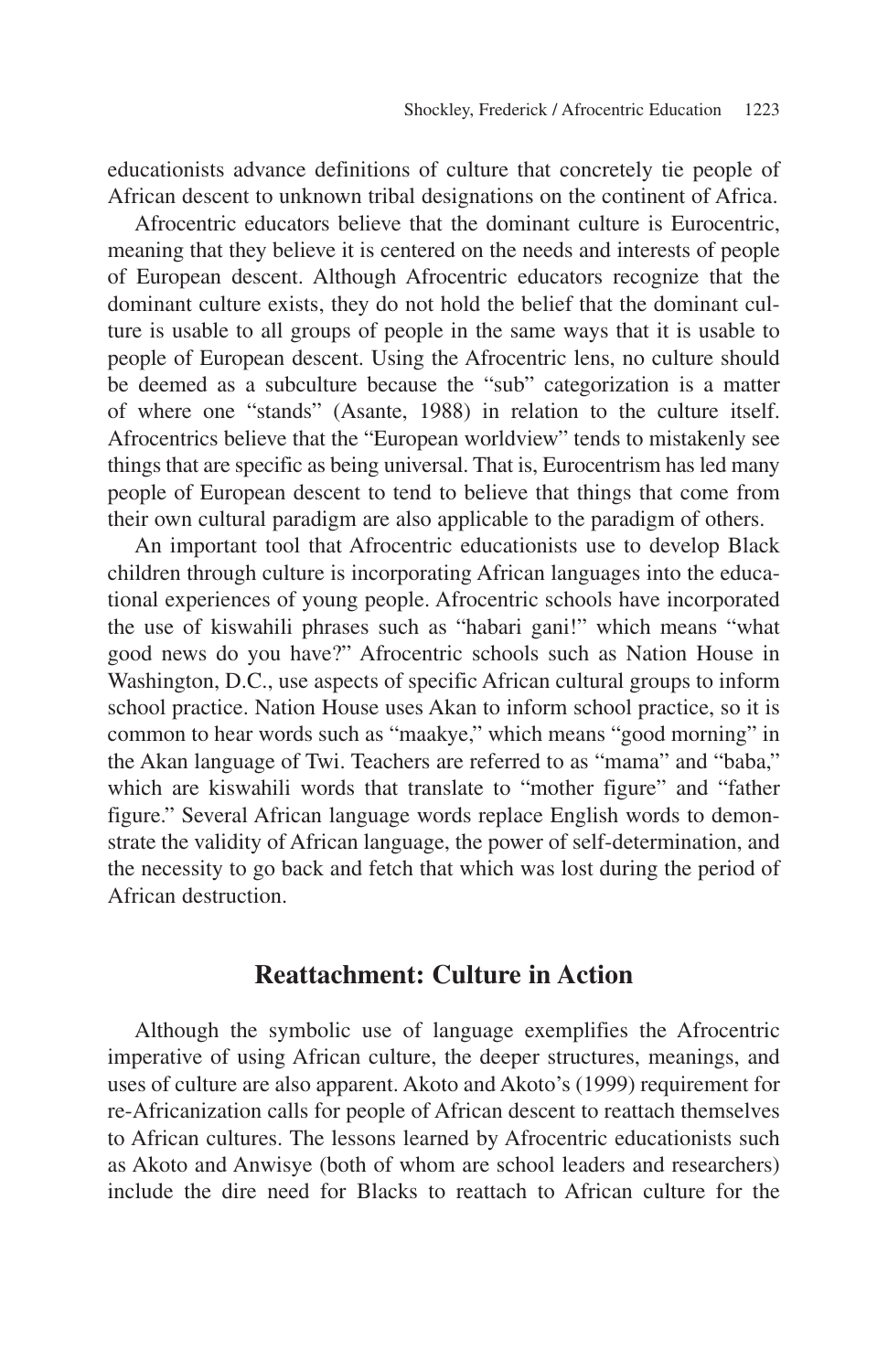purposes of family and community building (Anwisye, 2006). Although African culture is understood as nonstatic, the traditional practices of continental Africans are viewed as proper cultural examples for people of African descent. Akoto and Akoto (1999) illuminated three broad overlapping stages of re-Africanization (rediscovery/historical recovery, redefinition/ cultural reaffirmation, and revitalization/national liberation) that undergird the curricular focus of Afrocentric schools. The three stages indicate crucial aspects of what is considered to be a return to African cultural practice.

Akoto and Akoto (1999) explain that "during the rediscovery phase the person reconstructs the full history of the African world within an Afrocentric framework" (p. 9). The person establishes direct linkages with Africa, identifies the personal and collective self, studies, analyzes, and records African languages, and "identifies individuals who can/will support them on their re-Africanization journey" (p. 9). The redefinition phase involves the

development of a comprehensive and thorough analysis of Africa's historic enemies in both internal and external manifestations, an elaboration of a comprehensive and detailed theory of Africa's spiritual/material continuum, the development of an ideological tract that is concise in its objectives and principles, the reestablishment of appropriate moral codes and standards, the abandonment of non African cultural formations and an attempt to ground oneself in the communitarian traditions of Africa. (p. 10)

The last phase, revitalization, involves the "encouragement and facilitation of appropriate action on regional, national, and international levels." Furthermore, a person in this phase begins to establish centers for joint coordination, establishes languages and icons that relate to re-Africanization, and identifies, establishes, and supports organizations that are attempting to return and retrieve African traditions, and as they facilitate in this process "they begin to acquire real property and establish financially viable enterprises, and develop a confederation of families" (p. 10).

Re-Africanization places Africans in a very different place in terms of their thinking, specifically the level of seriousness toward issues of the reclamation of African independence and sovereignty. African-centered thinkers such as Chancellor Williams (1987) offer that

when, if ever, Black people actually organize as a race in their various population centers, they will find that the basic and guiding ideology they now seek and so much need is embedded in their own traditional philosophy and constitutional system, simply waiting to be extracted and set forth. (p. 161)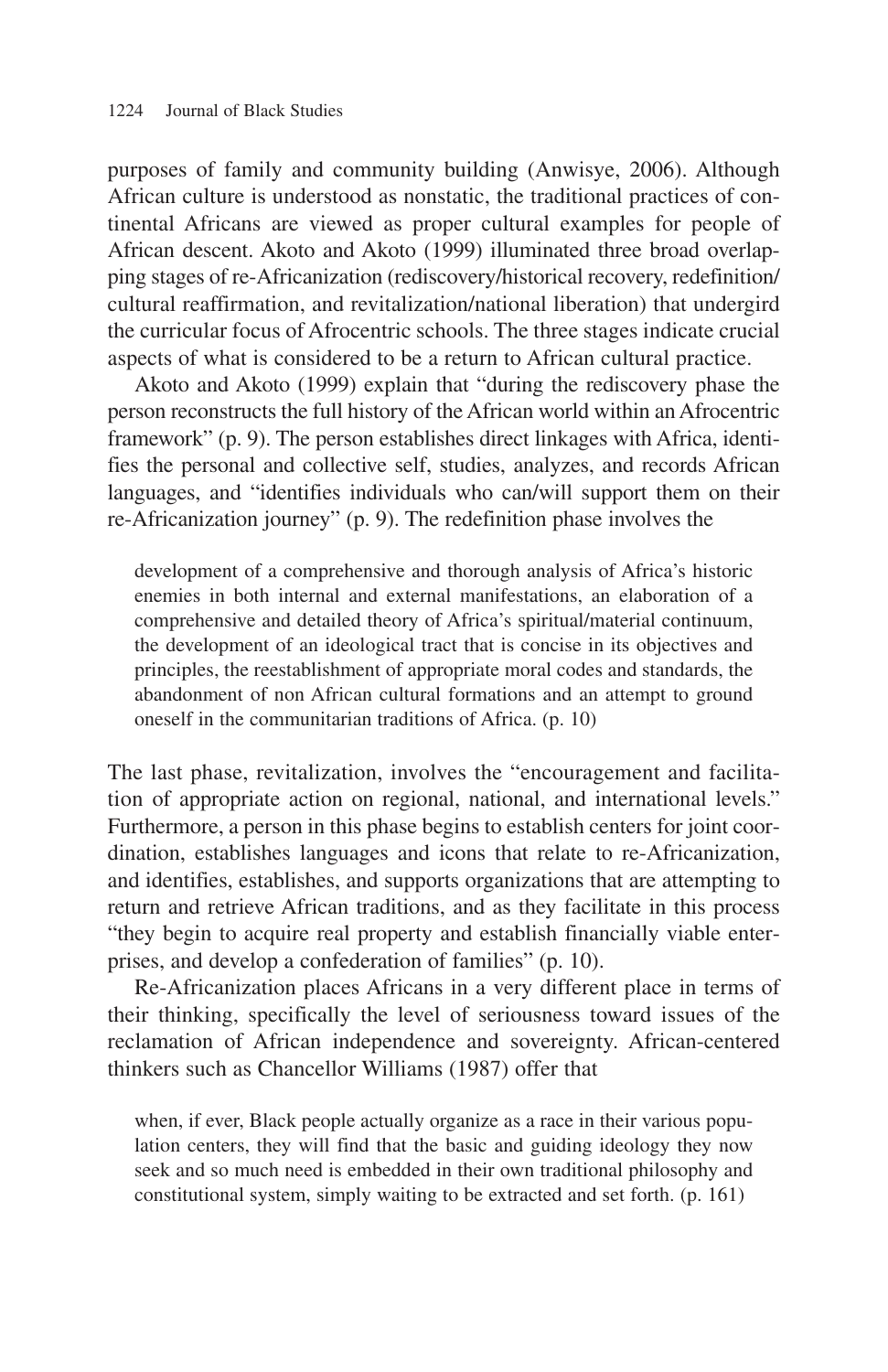Re-Africanization requires that Blacks view the events that involve them through the prism of African self-sufficiency. But self-sufficiency also has to be contextualized and "sifted through" an indigenous African cultural lens. Afrocentric theorists see that which is indigenous as that which has its roots in African cultural cosmology, not that which has been adapted and made palatable for European-derived culture. Akoto and Akoto offer the importance of African centrality as a way to get to which is indigenous. The ability to identify indigenous African cultural modes requires "deep study and deep thought, initiation and constant comparison" (Hilliard, 1997, p. 7). Coming to understand and practice indigenous African culture does not mean accepting all aspects of it. Afrocentric theorists recommend understanding African culture indigenously first (cosmologically speaking) and then "choosing from the best of African culture and refining and adopting those practices which advance our cause" (Madhubuti, 1973, p. 4).

Afrocentric educationists believe that educators should be equipped with knowledge that relates to an Afrocentric understanding of culture because within African culture lies the answer or answers to many of the challenges that Black people face. Afrocentric educationists see African cultural practice as an "entity" that must be traditionally and indigenously African but also fully able to ideologically adjust to the challenges presented by the modern world. That is, Afrocentric educationists advance our understanding of culture and how it works by presenting the notion of culture as steadfast and traditional yet able to protect African people from European, American, or any other universalism, supremacism, and hegemony. These cultural assertions undergird what Afrocentric educationists wish to transmit to students in Afrocentric schools.

#### **Black Nationalism**

The contributions that scholars such as Woodson (1933), Diop (1955/1974, 1987, 1991), and James (1976) made related to Blacks reclaiming their African identity as well as the major contributions made by scholars such as Asante (1998), Hilliard (1991, 1997, 2002), Akoto (1992), and Akoto and Akoto (1999) have contributed to the creation of Black nationalism. Black nationalism is the sentiment that all people of African descent constitute a nation. Although the aforementioned scholars and other writers such as Lewis Woodson have made major contributions to the development of Black nationalism, Garvey is believed to be one of the most effective Black nationalists in history. Garvey believed that people of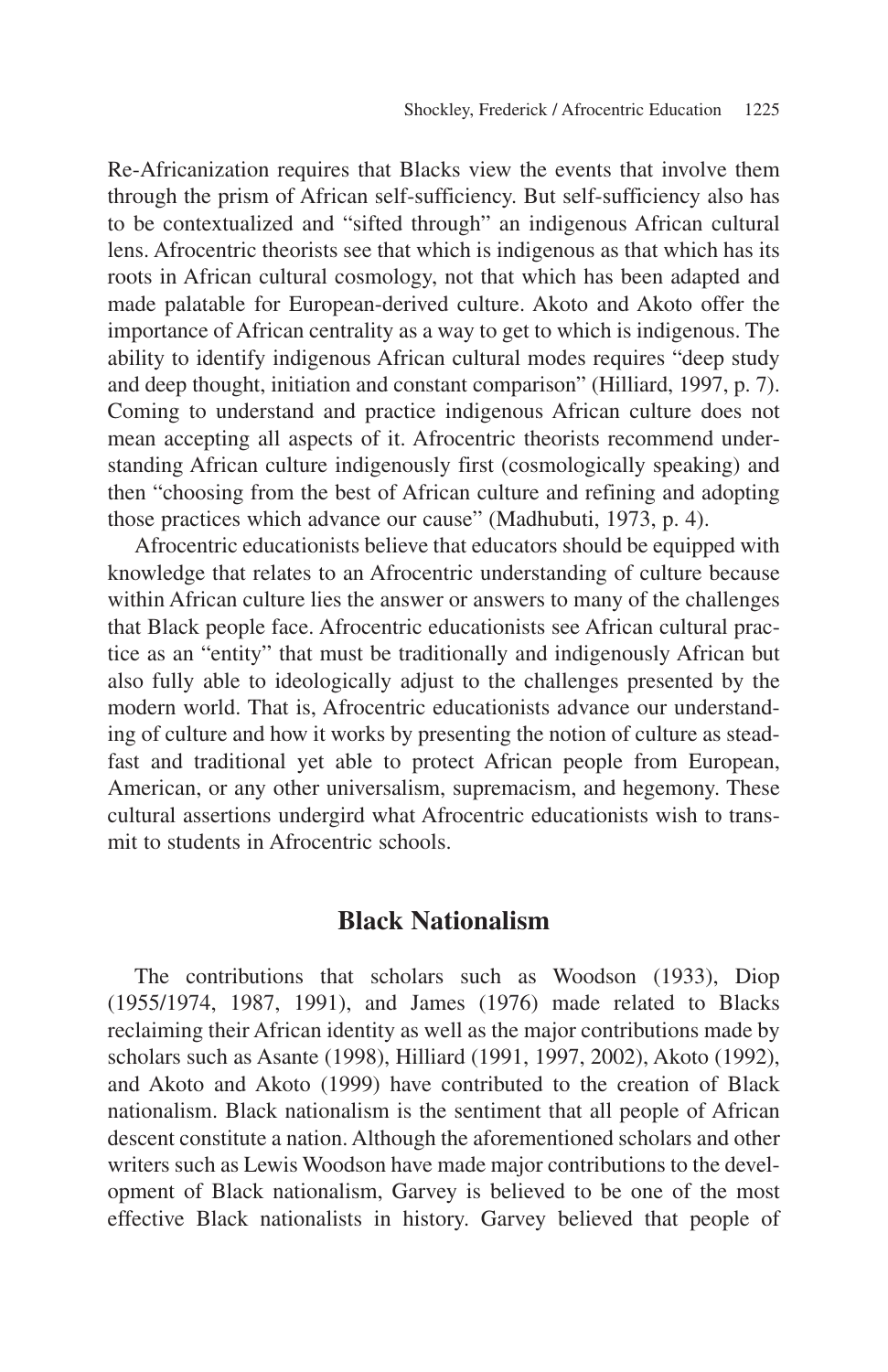African descent should consider repatriation back to Africa. His famous quote, "Africa for the Africans," is a rallying call for modern-day Black nationalists. Afrocentric educators believe that children of African descent should be taught to have a sense of loyalty to Africa.

Via Black nationalism, Black children must be the catalysts for helping to instill a sense of agency in the Black community because generations before them have been taught only how to consume and be dependent on outside entities (C. Anderson, 2001). Agency eventually leads toward nation building. Nation building refers to the conscious and focused application of African people's collective resources, energies, and knowledge to the task of "liberating and developing the psychic and physical space that is theirs" (Akoto, 1992, p. 3). When Blacks act as purposeful actors (agents) behaving in ways that are in concert with the overall interest of bettering the Black community, they are nation building.

The belief of Black nationalism, coupled with the belief that Blacks should liberate and build the psychic space that they call theirs, revolutionizes the current attitude that permeates Black communities. Lomotey (1978) explains that "the American educational system will never meet the needs of African American students because the successful accomplishment of that end is not in the best interest of those who are in power" (p. 11). Carter G. Woodson (1933) suggested that the education that Blacks receive teaches them only to serve in the system, which oppresses them; therefore, they participate in their own oppression. The preceding are very strong claims, yet they are simple to understand when you consider the principles of capitalism.

Afrocentric educationists are charged to operationalize Black nationalism in order to transition Black children from the "world's puppets and playthings" (Akoto, 1992) to "thinkers" who are able to build a nation (Akoto, 1992; Akoto & Akoto, 1999; Asante, 1999; Brookins, 1984; Doughty, 1973; Hilliard, 1997; Lomotey, 1978; Ridley, 1971).

## **Community Control and Institution Building**

Community control involves making important decisions about the institutions that exist in one's community. Institution building involves creating the necessary agencies that are designed to "impart knowledge, skills, values and attitudes necessary to survive and progress" (Doughty, 1973, p. 3). Independent Black institutions (IBIs) were designed for the purpose of creating the necessary agencies designed to serve the interests of the Black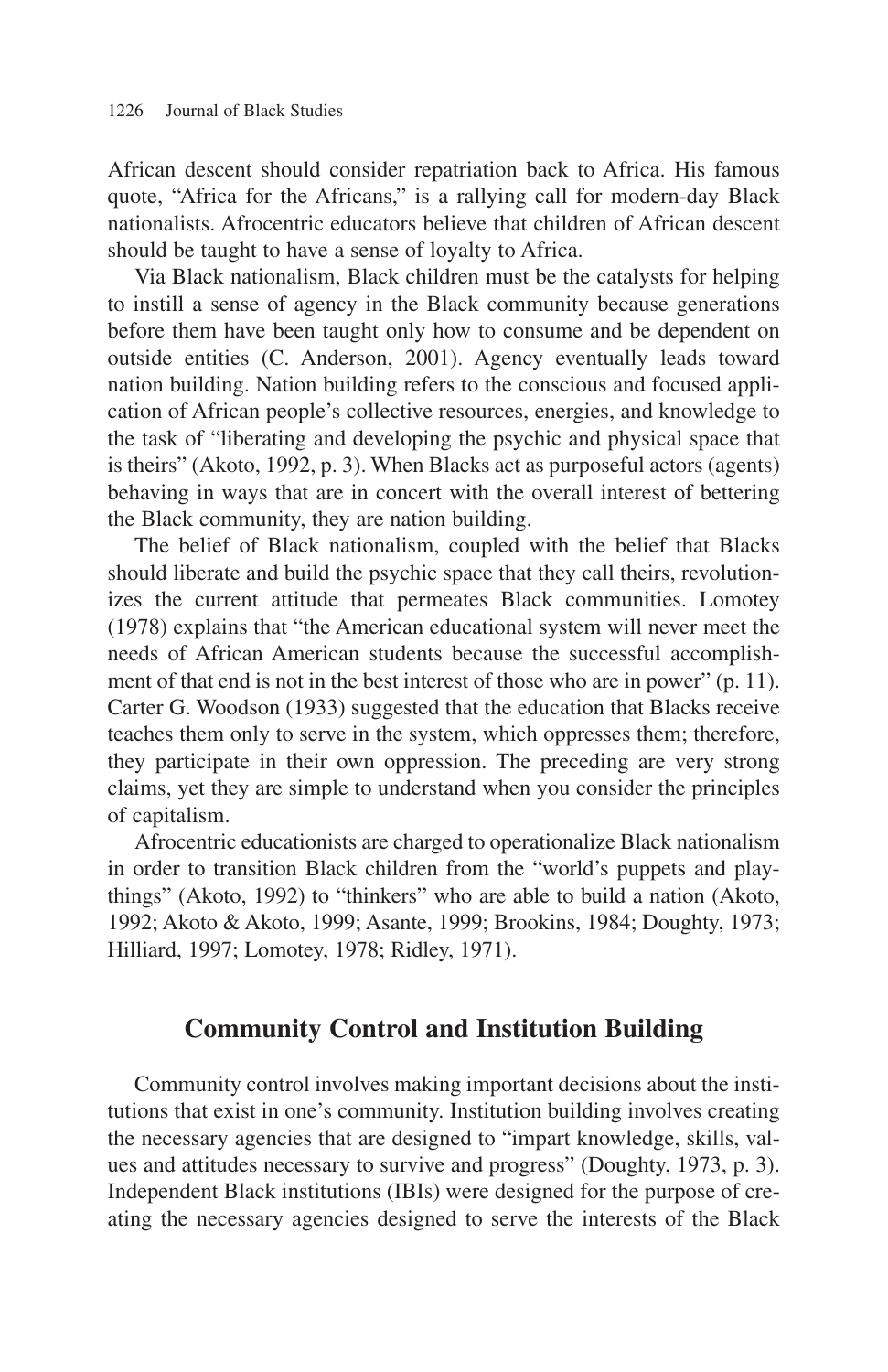community. According to Doughty (1973), "The belief can be maintained that the masses of Black children will show significantly higher achievement rates in separate, independent, Black schools, not in desegregated or integrated schools" (p. 111). An African-centered position calls for Blacks to organize to the point of being able to either control the resources needed for the Black community or be organized enough to make sure those resources are used appropriately for their communities. Doughty claims that power, ideology, relevant curriculum, and sound instructional practices are important concepts that are properly transmitted in IBIs.

Lomotey (1978) points out that there is some evidence that suggests that Black children in IBIs perform above the norm, and Ratteray (1990) found that Blacks in IBIs score higher on standardized achievement tests. C. D. Lee (2005) reports,

Garvey Africentric School is recognized nationally for the extraordinary achievement of its students on standardized tests. Garvey includes both elementary and high school programs. Sankofa Shule in Lansing, Michigan, the Betty Shabazz International Charter School of Chicago and Aisha Shule of Detroit [are] African-centered charter schools, another growing category of Afrocentric K-12 schools. All also boast high achievement on standardized measures. (p. 55)

These findings (among other observations and perceived cultural needs) lead Afrocentric educationists to believe that it is optimal for Blacks to attend IBIs.

The assumption made by Afrocentric educationists is that Black-owned and controlled education systems "will eliminate the injustices and miseducation of the present educational system, and create a strong basis for change in the lives of people of African descent" (Doughty, 1973, p. 3). Afrocentric educationists do not believe that education should be solely for personal gain. The goal is to change the entire community, but in order to do so Afrocentric scholars desire a generation of Africans that are taught from a perspective that is "self-centered." Lomotey (1978) explains that "IBI's are a vehicle for community development" (p. 35). Lomotey and others believe that if Black children are imbued with a sense of agency (which includes owning and controlling all of the institutions in one's community), they will eventually take control of their own destiny—which adheres to the principle of *kujichagulia* (self-determination).

Afrocentrists hold that if other groups control the institutions in the Black community, then Blacks are at their whims (Akoto, 1992; Asante, 1980, 1999; Delpit, 2001; Hilliard, 1997; Lomotey, 1978, 1992; Madhubuti,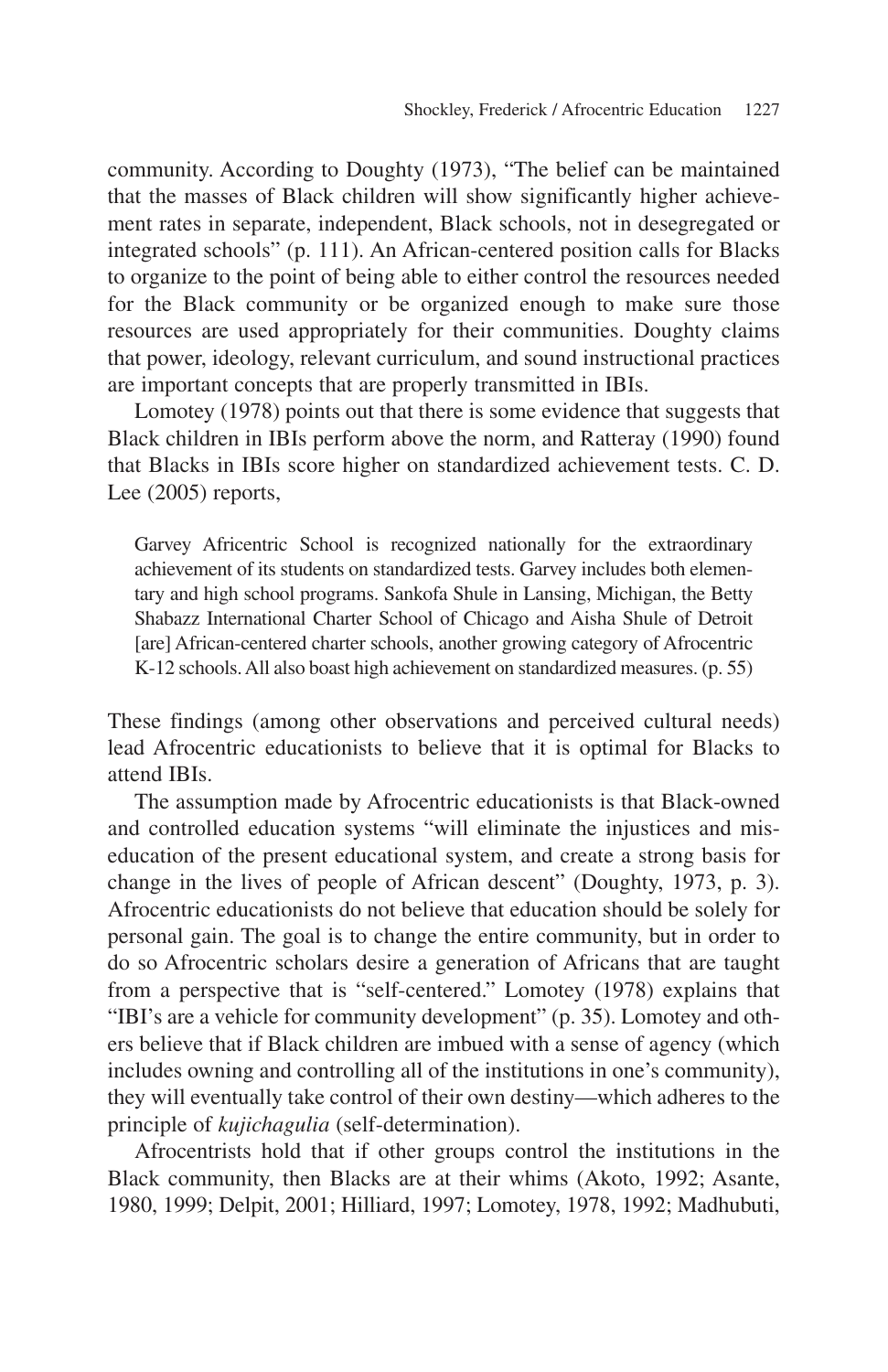1973). African community control and institution building bring Blacks closer to being in control of their own destinies. Afrocentric education appears to be a fairly simple call for Africans to be taught to control their own lives. It follows though that because the adults in Black communities have been miseducated (Woodson, 1933), a process of reclaiming responsibility must take place in schools for generations to come. Afrocentric educators worry that because schools train, they do not educate.

#### **Education, Not Schooling**

Afrocentric educators are concerned that the (mis)education that Black children receive is teaching them how to think (against their own interest), where to stand (in a culturally uncentered place), where to go (anywhere except an African place), and to go through the back door, that is, to think of themselves as second-class citizens. Afrocentric educationists believe that even Black students who perform well on measures such as standardized tests are often miseducated (C. D. Lee, 2005; Murrell, 2002). That is, those students still do not have a sense of who they are and how they can make a difference within their own communities. Afrocentric educationists do not call the daily process in which Black students attend U.S. schools "education"; instead, they call it "schooling" or "training."

Afrocentric education researchers write much about the various ways that U.S. school systems do not educate but instead train Black children to be workers in the system, regardless of the fact that the system perpetuates a status quo, which often does not come down in Blacks' favor. After completing his study of effective teachers of Black students, Hilliard (1997) found that schooling does not transform individuals. He states, "We can expect little more than schooling from America's public institutions, we cannot expect education for our transformation" (p. 7). Hilliard's (1997) finding aligns itself with Lomotey's (1978) earlier finding from his study in Ohio. Lomotey claimed that "the purpose of schooling is to maintain the status quo." Afrocentric educationists continue trying to advance the notion that what Black children need is a true education that imparts knowledge of self and African values. In a book, Shujaa (1994) skillfully explains the difference between education and schooling while also highlighting the detrimental effects when we mistake one for the other:

The schooling process is designed to provide an ample supply of people who are loyal to the nation-state and who have learned the skills needed to perform the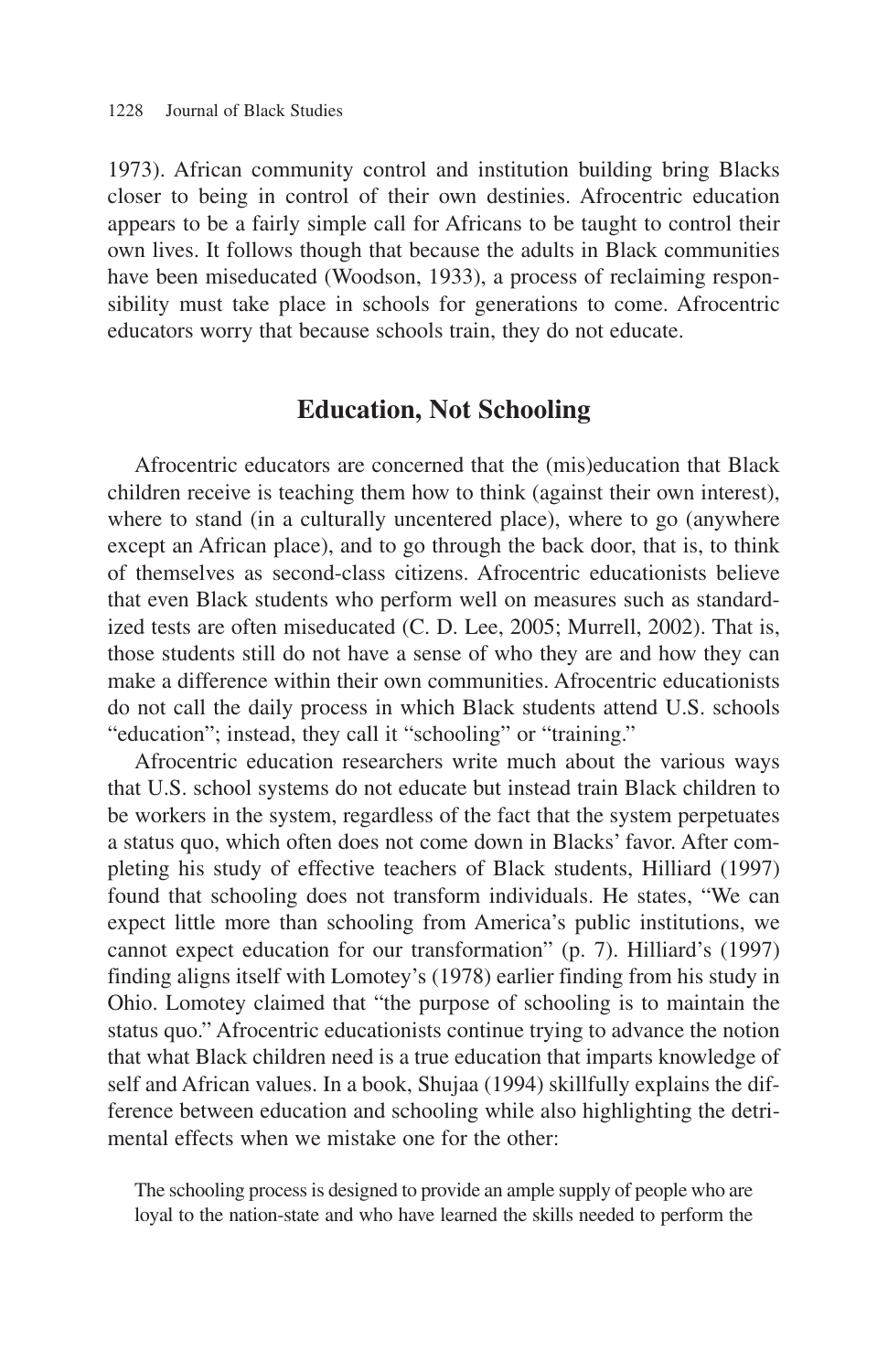work that is necessary to maintain the dominance of the European-American elite in its social order. For African Americans, individual success in schooling is often simply a matter of demonstrating one's ability to represent the interests of the European American elite. Through such a process, African people as a group are able to derive little benefit from the schooling of our members and, even then, it is most likely to be in the interests of the European American elite for us to do so. (p. 10)

Shujaa's stance elaborates on Woodson's (1933) assertion that "[African Americans] have an attitude of contempt toward their own people because in their own as well as their mixed schools, they are taught to admire the Hebrew, Greek and Latin, and taught to despise the African" (p. 1). This behavior explains why Afrocentric educationists believe that Blacks must have an African-centered education.

## **Implications for Policy and Practice and Conclusions**

Education policy should reflect the need for local policy makers, administrators, and teachers to become culturally conscious of the groups they administer. Regardless of how daunting such a task is, there is no "general culture" to which education leaders can refer. That is, there is no basic or general "American" culture that is sufficient for education policy to advance. Education policy is created as if marginalizing entire groups of children will not have a devastating effect on the future of the United States. Specifically, the decision on the part of the education system as a whole to continue to ignore the offerings of Afrocentric researchers is having a deleterious effect on African Americans, but such behavior is also affecting America's ability to remain internationally competitive—because entire segments of the population are miseducated (Delpit, 2001; Hilliard, 1997; Shujaa, 1994).

Multicultural education in classrooms is a starting point because the principles within it recognize the pluralism within U.S. society; multicultural education also gives reason for teachers to focus on cultural items and topics (Banks, 2001). The overwhelming problems with multicultural education for Black children are threefold: (a) the long history of excluding Black people and the lack of recognition of Black cultural offerings in education textbooks and policy-making processes have made cultural multiple perspectives analysis a weak answer to a problem with a deep and troubling history—it is not enough (Murrell, 2002); (b) in order for pedagogy and policy to actually be multicultural, those engaged in the creation of it must,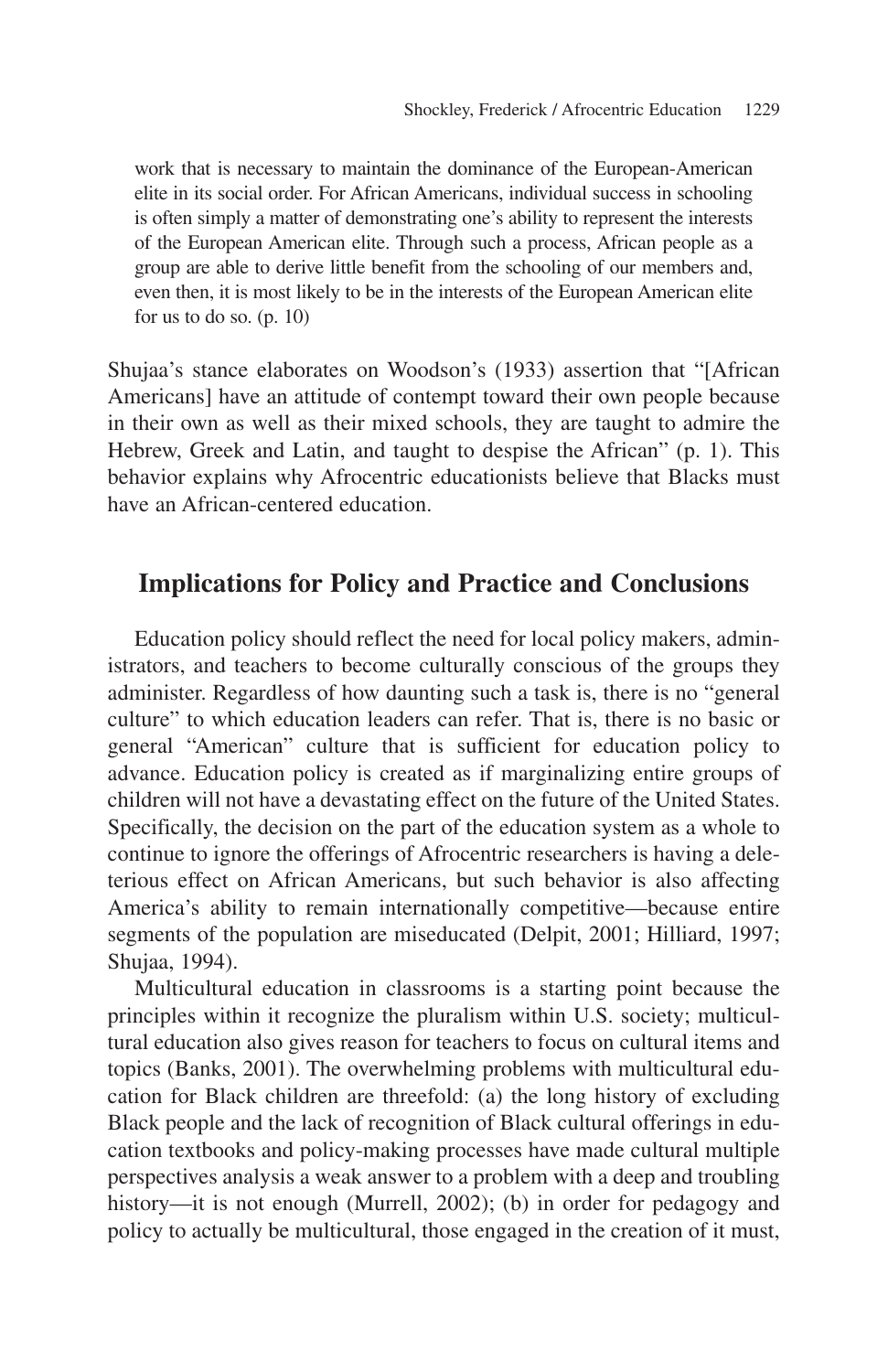themselves, be culturally literate, not just "sensitive" (Tillman, 2006); and (c) multicultural education perspectives and culturally centered perspectives are still seen as "debatable" among many educationists. That is, the offerings of cultural theorists are debatable, while Eurocentric canon writers are deemed more reliable (Asante, 1991).

Many people see the Afrocentric paradigm and education as being hostile toward people of European descent. But Afrocentric scholars such as Frederick (2004) call for educators to imagine a White teacher who works with Black students becoming familiar with the true offerings of Afrocentric education by engaging in some of the African activities and rituals over a period of time. That teacher's ability to positively affect her or his Black students would be enhanced colossally, rather than if she or he were to superficially engage in diversity training or something to merely increase her or his mere sensitivities and tolerance.

Often, discussions about Afrocentric education raise the following question: What about other cultural groups that are not Black? The same kinds of policy and practice implications exist for other groups. Study, practice, engagement, and understanding are the key components for making multicultural education nonsuperficial. Teachers and policy makers should be required to become culturally literate to work with their population constituents. The U.S. Census Bureau (Iceland & Weinberg, 2000) reveals that the United States is hyper-segregated along racial lines anyway, so the notion of cultural separation for the purpose of learning (as in the case of Afrocentric private schools) can easily be supported. Afrocentric educationists may be the best prepared for training all teachers how to offer something of meaning to Black students.

#### **References**

- Akbar, N. (1984). *From miseducation to education.* Jersey City, NJ: New Mind.
- Akbar, N. (1992). *Chains and images of psychological slavery.* Jersey City, NJ: New Mind.
- Akoto, K. A. (1992). *Nationbuilding: Theory and practice in Afrikan centered education.* Washington, DC: Pan Afrikan World Institute.
- Akoto, K. A., & Akoto, A. N. (1999). *The Sankofa movement.* Washington, DC: Okoyo Infocom.
- Akoto, K. A., & Akoto, A. N. (2007). Maroonage: Issues in building and sustaining independent community. *Sankofa Journal, 2007*, 5-17.
- Ali, S., & McWhirter, E. (2006). Rural Appalachian youth's vocational/educational postsecondary aspirations. *Journal of Career Development, 33,* 87-111.
- Anderson, C. (2001). *Powernomics: National plan to empower Black America.* Bethesda, MD: Powernomics Corporation of America.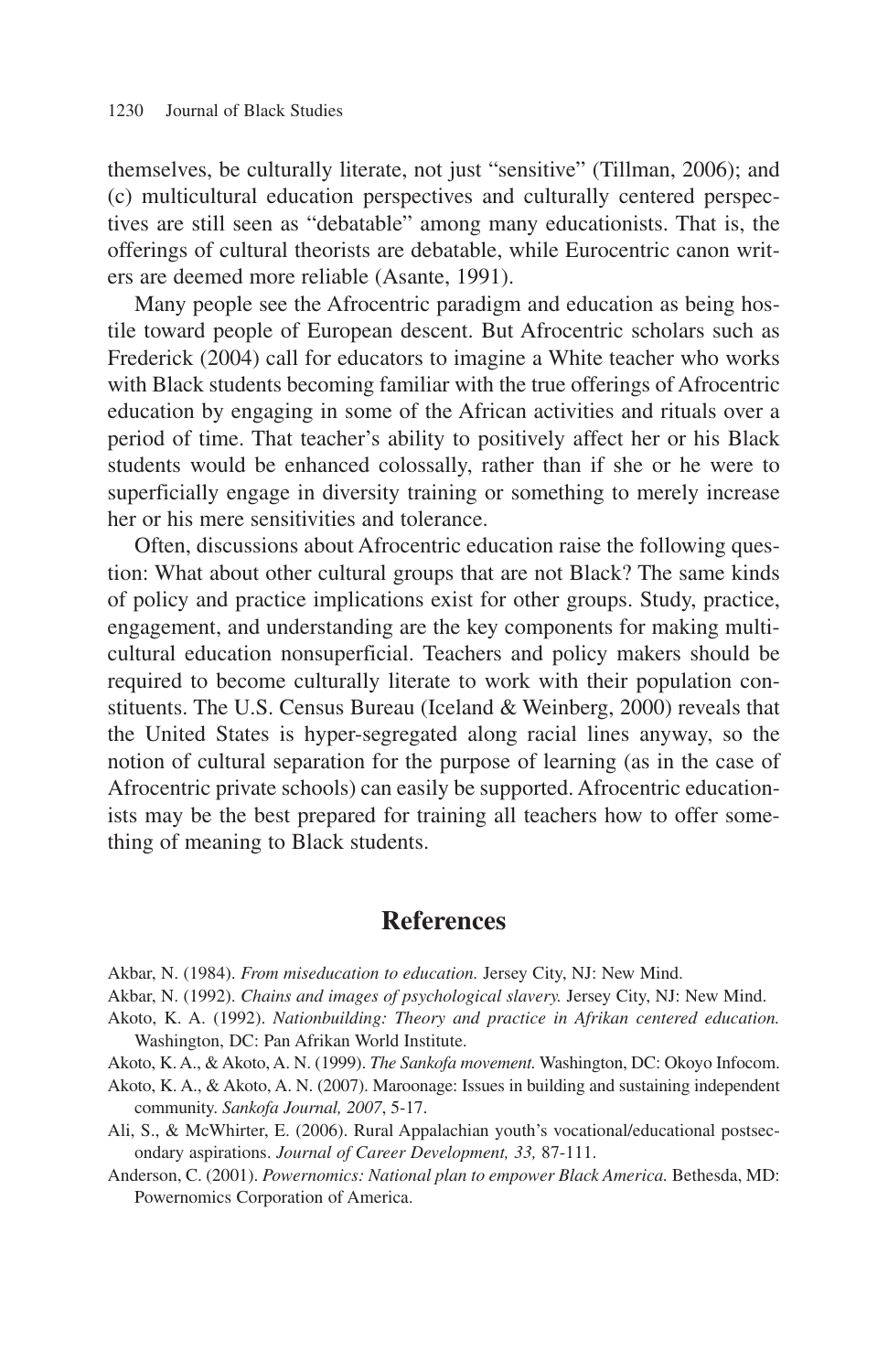- Anderson, J. (1988). *The education of Blacks in the South, 1860-1935.* Chapel Hill: University of North Carolina Press.
- Ani, M. (1994). *Yurugu.* Trenton, NJ: Africa World Press.
- Anwisye, S. (2006). Ancient or postmodern values: Revisiting the old African ways. *Sankofa Journal, 2006,* 41-51.
- Appiah, K. A. (1993). Europe upside down: The fallacies of Afrocentricity. *Sapina Journal*, *5*(3), 10.
- Asante, M. K. (1980). *Afrocentricity: The theory of social change*. Chicago: African American Images.
- Asante, M. K. (1988). *The Afrocentric idea*. Philadelphia: Temple University Press.
- Asante, M. K. (1990). *Kemet, Afrocentricity and knowledge.* Trenton, NJ: African World Press.
- Asante, M. K. (1991). The Afrocentric idea in education. *Journal of Negro Education, 60,* 170-180.
- Asante, M. K. (1998). *The Afrocentric idea.* Philadelphia: Temple University Press.
- Asante, M. K. (1999). *The painful demise of Eurocentrism.* Trenton, NJ: Africa World Press.
- Asante, M. K. (2003). *Afrocentricity: The theory of social change* (Rev. ed.)*.* Chicago: African American Images.
- Banks, J. A. (2001). *Cultural diversity and education: Foundations, curriculum, and teaching.* Boston: Allyn & Bacon.
- Brookins, C. C. (1984). *A descriptive analysis of ten independent Black educational models*. Unpublished master's thesis, Michigan State University, East Lansing.
- Clarke, J. H. (1991a). *Africans at the crossroads: Notes for an African world revolution.* Trenton, NJ: Africa World Press.
- Clarke, J. H. (Ed.). (1991b). *New dimensions in African history.* Trenton, NJ: Africa World Press.
- Contreras, R., & Valverde, A. (1994). The impact of Brown on the education of Latinos. *Journal of Negro Education*, *63*, 470-481.
- Curvier, G. (1935). *The animal kingdom*. Delanson, NY: J. Hawley Books.
- Delpit, L. (2001). *Other people's children.* New York: New Press.
- Diop, C. A. (1974). *The African origin of civilization: Myth or reality.* Westport, CT: Lawrence-Hill. (Original work published 1955)
- Diop, C. A. (1987). *Black Africa: The economic and cultural basis for a federated state.* Trenton, NJ: Africa World Press.
- Diop, C. A. (1991). *Civilization or barbarism: An authentic anthropology*. Brooklyn, NY: Lawrence Hill Books.
- Doughty, J. J. (1973). *A historical analysis of Black education—Focusing on the contemporary independent Black school movement.* Unpublished doctoral dissertation, Ohio State University, Columbus.
- Dove, N. (1998). African womanism: An Afrocentric theory. *Journal of Black Studies*, *28*, 515-539.
- Du Bois, W. E. B. (1909). *The souls of Black folk*. New York: Fawcett.
- The elementary DNA of Watson. (2007, October 17). *Times of London*, p. 1.
- Frederick, R. (2004). *Transformative Black teachers and their use of computer technology in urban schools.* Unpublished doctoral dissertation, University of Maryland, College Park.
- Fu-Kiau, K. (1988). *Kindezi: The Kongo art of babysitting*. Baltimore: Black Classic Press.
- Hale-Benson, J. (1982). *Black children: Their roots, culture, and learning styles.* Baltimore: Johns Hopkins University Press.
- Hales, M. (1997). *A comparison of the educational progress of African American single sex/same sex, single gender/same gender schools*. Unpublished doctoral dissertation, University of Maryland, College Park.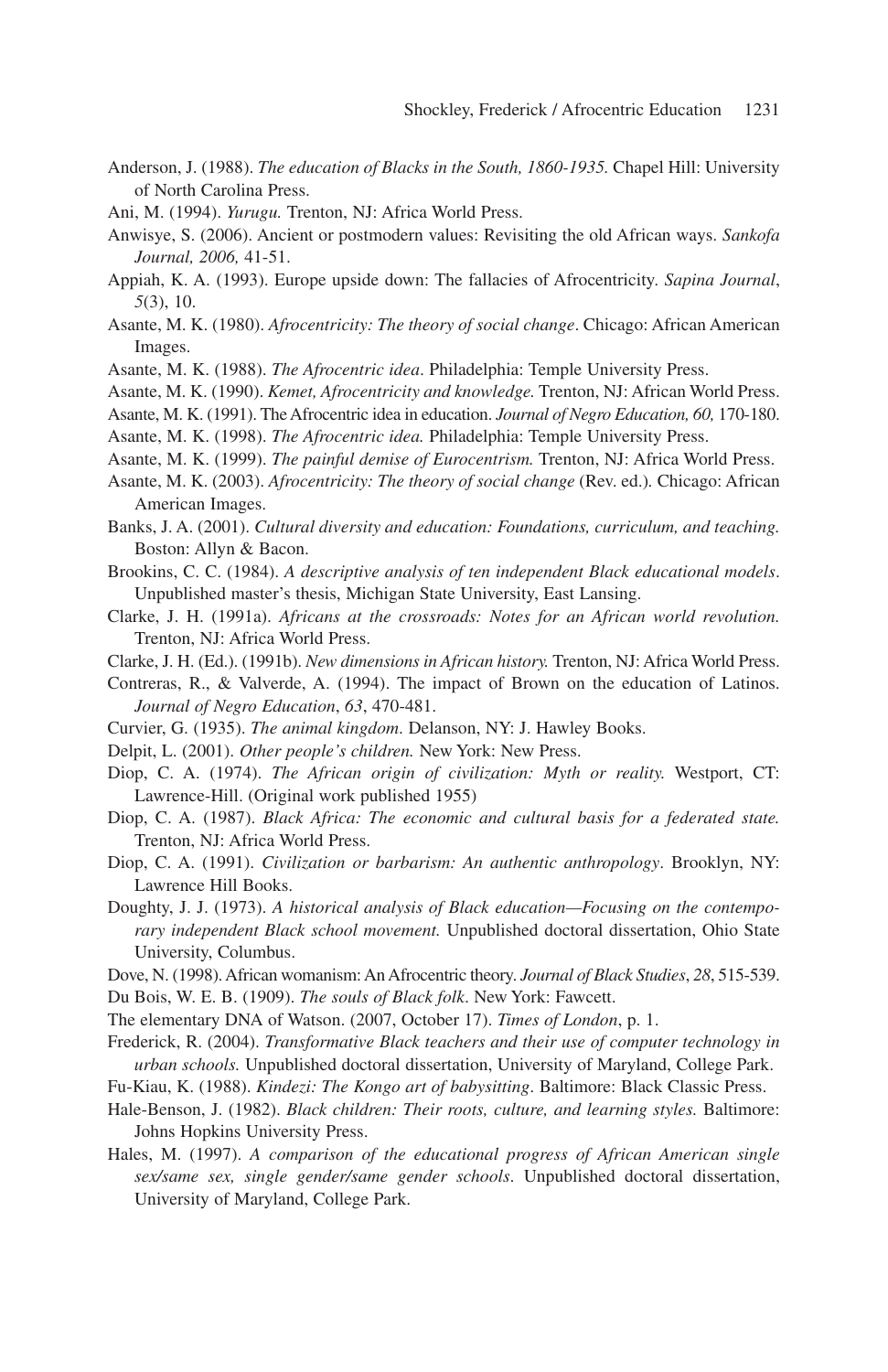Hilliard, A. (1991). Do we have the will to educate all children? *Educational Leadership, 49,* 31-36.

Hilliard, A. (1997). *SBA: Reawakening of the African mind.* Gainesville, FL: Makare.

- Hilliard, A. (2002). *African power: Affirming African indigenous socialization in the face of culture wars.* Gainesville, FL: Makare.
- Hilliard, A. (2003). No mystery: Closing the achievement gap. In T. Perry, C. Stelle, & A. Hilliard (Eds.), *Young, gifted and Black: Promoting high achievement among African American students* (pp. 131-165). Boston: Beacon.
- Howe, S. (1998). *Afrocentrism.* Oxford, UK: Oxford University Press.
- Hume, D. (2002). Of national characters. *Journal on African Philosophy*, *1*(1). Available from *Journal on African Philosophy* Web site, http://www.africanphilosophy.com/ (Original work published 1753)
- Iceland, J., & Weinberg, D. (2000). *Racial and ethnic residential segregation in the U.S. 1980-2000*. Retrieved from http://www.census.gov/www/housing/housing\_patterns/front.htm
- Irvine, J. (1999). The education whose nightmares come both day and night. *Journal of Negro Education*, *68,* 244-253.
- James, G. G. M. (1976). *Stolen legacy.* San Francisco: Julian Richardson.
- Karenga, M. (1966). *The African American holiday of Kwanzaa.* Los Angeles: Sankore Press.
- Kunjufu, J. (2002). *Black economics: Solutions for economic and community empowerment.* Chicago: African American Images.
- Ladson-Billings, G. (2000). Fighting for our lives: Preparing teachers to teach African American students. *Journal of Teacher Education, 51*, 206-214.
- Lee, C. D. (1992). Profile of an independent Black institution: African-centered education at work. *Journal of Negro Education, 61*, 160-177.
- Lee, C. D. (2005). The state of knowledge about the education of African Americans. In J. King (Ed.), *Black education: A transformative research and action agenda for the new century* (pp. 45-73). Washington, DC: American Educational Research Association.
- Lee, S. (1996). *Unraveling the "model minority" stereotypes: Listening to Asian American youth*. New York: Teachers College Press.
- Lefkowitz, M. (1997). *Not out of Africa.* New York: Basic Books.
- Lomotey, K. (1978). *Alternative educational institutions: Concentration on independent Black educational institutions.* Unpublished master's thesis, Cleveland State University, Cleveland, OH.
- Lomotey, K. (1992). Independent Black institutions: African-centered education models. *Journal of Negro Education, 61*(4), 455-462.
- Madhubuti, H. (1973). *From plan to planet: The need for Afrikan minds and institutions.* Chicago: Third World Press.
- Murrell, P. C. (2002). *African-centered pedagogy: Developing schools of achievement for African American children.* Albany: State University of New York Press.
- National Center for Education Statistics. (2004). *The digest of education statistics.* Available from the National Center for Education Statistics Web site, http://www.nces.ed.gov/ programs/digest
- Nobles, W. (1986). *African psychology: Towards its reclamation, reascension, and revitalization.* Oakland, CA: Black Family Institute.
- Orfield, G., & Eaton, S. (1997). *Dismantling desegregation: The quiet reversal of Brown v. Board of Education.* New York: New Press.
- Ratteray, J. D. (1990). African-American achievement: A research agenda emphasizing independent schools. In R. Lomotey (Ed.), *Going to school: The African-American experience* (pp. 197-208). Albany: State University of New York Press.